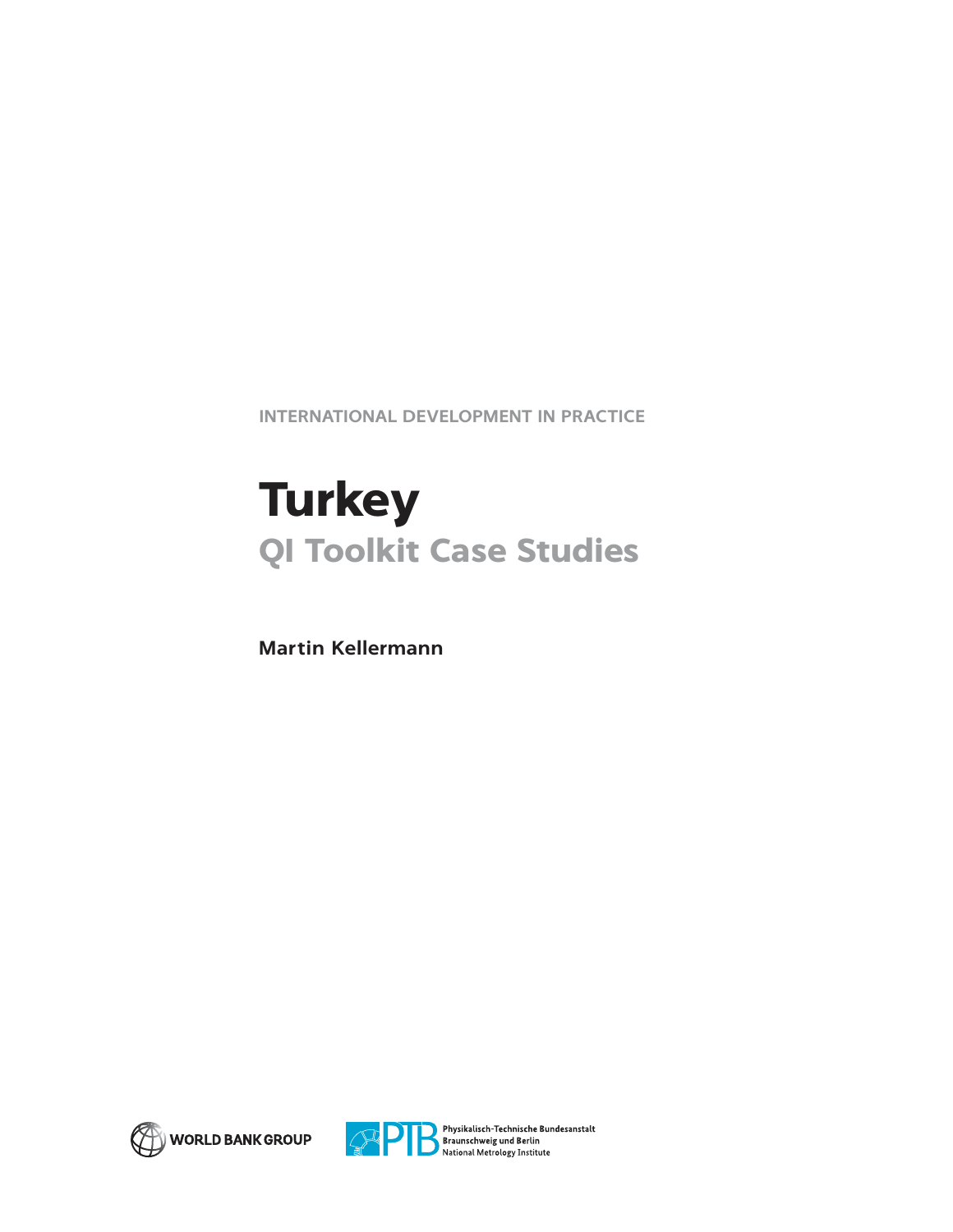© 2019 by International Bank for Reconstruction and Development / The World Bank and Physikalisch-Technische Bundesanstalt (PTB) 1818 H Street NW, Washington, DC 20433 Telephone: 202-473-1000; Internet: www.worldbank.org

Some rights reserved

1 2 3 4 22 21 20 19

Books in this series are published to communicate the results of Bank research, analysis, and operational experience with the least possible delay. The extent of language editing varies from book to book.

This work is a product of the staff of The World Bank with external contributions. The findings, interpretations, and conclusions expressed in this work do not necessarily reflect the views of The World Bank, its Board of Executive Directors, or the governments they represent, or those of PTB. The World Bank and PTB do not guarantee the accuracy of the data included in this work. The boundaries, colors, denominations, and other information shown on any map in this work do not imply any judgment on the part of The World Bank and/or PTB concerning the legal status of any territory or the endorsement or acceptance of such boundaries.

Nothing herein shall constitute or be considered to be a limitation upon or waiver of the privileges and immunities of The World Bank, all of which are specifically reserved.

#### **Rights and Permissions**



This work is available under the Creative Commons Attribution 3.0 IGO license (CC BY 3.0 IGO) http:// creativecommons.org/licenses/by/3.0/igo. Under the Creative Commons Attribution license, you are free to copy, distribute, transmit, and adapt this work, including for commercial purposes, under the following conditions:

- **Attribution**—Please cite the work as follows: Kellermann, Martin. 2019. "Turkey: QI Toolkit Case Studies." International Development in Practice. World Bank, Washington, DC; Physikalisch-Technische Bundesanstalt, Braunschweig, Germany. License: Creative Commons Attribution CC BY 3.0 IGO
- **Translations**—If you create a translation of this work, please add the following disclaimer along with the attribution: *This translation was not created by The World Bank and should not be considered an official World Bank translation. The World Bank shall not be liable for any content or error in this translation.*
- **Adaptations**—If you create an adaptation of this work, please add the following disclaimer along with the attribution: *This is an adaptation of an original work by The World Bank. Views and opinions expressed in the adaptation are the sole responsibility of the author or authors of the adaptation and are not endorsed by The World Bank.*
- **Third-party content**—The World Bank does not necessarily own each component of the content contained within the work. The World Bank therefore does not warrant that the use of any third-partyowned individual component or part contained in the work will not infringe on the rights of those third parties. The risk of claims resulting from such infringement rests solely with you. If you wish to re-use a component of the work, it is your responsibility to determine whether permission is needed for that re-use and to obtain permission from the copyright owner. Examples of components can include, but are not limited to, tables, figures, or images.

All queries on rights and licenses should be addressed to World Bank Publications, The World Bank Group, 1818 H Street NW, Washington, DC 20433, USA; e-mail: pubrights@worldbank.org.

Cover photo: © monsitj / iStockphoto.com. Used with permission; further permission required for reuse. Cover design: Debra Naylor / Naylor Design, Inc.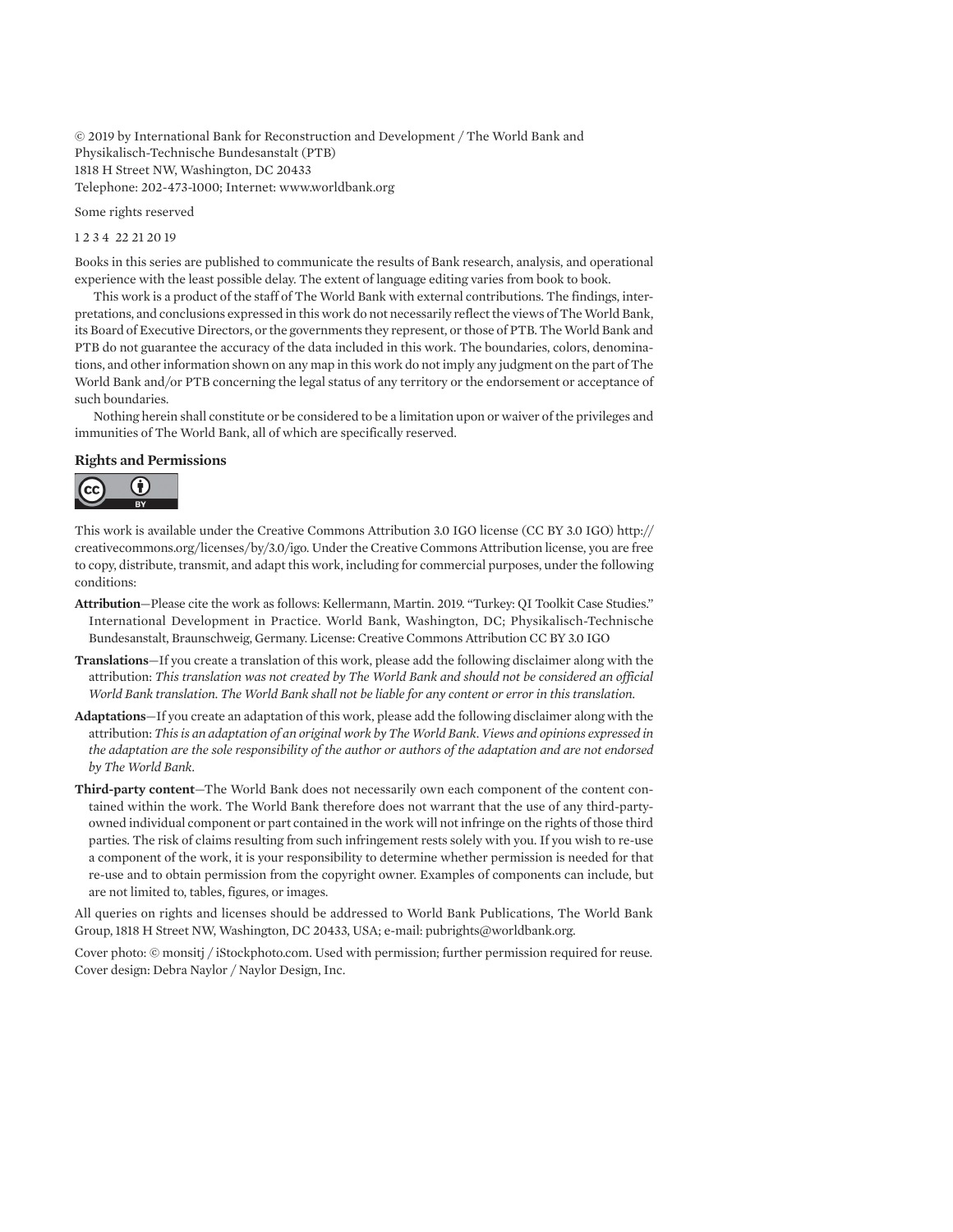## **Contents**

*Acknowledgments 245 About the Author 247 Abbreviations 249* Executive summary 251 Country context 254 General background 254 The economy 254 Background of QI issues 255 Project objectives and components 256 Standards 256 Metrology 258 Accreditation 260 Mandatory standards 261 Market surveillance 263 Conformity assessment 263 Project design and implementation 265 Standards 265 Mandatory standards 265 Market surveillance 267 Accreditation 269 Stakeholders and their roles 271 Undersecretariat for Foreign Trade 271 Ministry of Industry and Trade 271 Public sector QI institutions 272 Private sector entities 272 Results achieved and outcomes 272 Modernization of the Turkish QI 272 Reengineering of the technical regulation system 273 Problems encountered: Challenges and issues 274 Draft law for creating TÜRLAK, potentially weakening TÜRKAK 274 Push needed to expedite accreditation legislation 275 Lack of capacity in legal metrology 275 Key success factors and lessons learned 275 Conclusion 276 Notes 277 References 278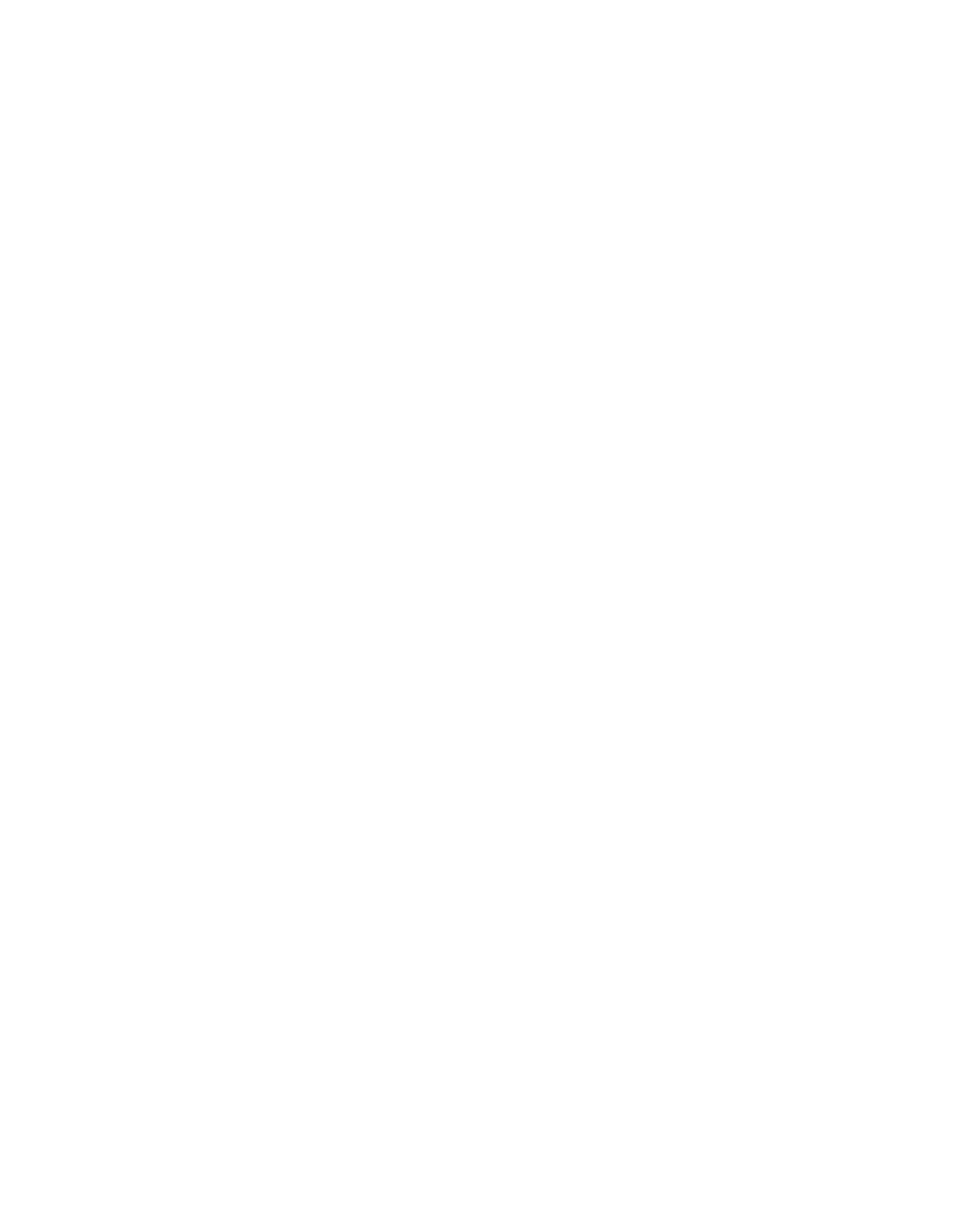## **Acknowledgments**

The content of this publication was developed jointly by the World Bank Group and the National Metrology Institute of Germany (PTB). The preparation of this toolkit was initiated by Christine Zhenwei Qiang, practice manager for the Global Investment and Competition Unit of the World Bank's Macroeconomics, Trade & Investment (MTI) Global Practice. It was subsequently led by Catherine Masinde, practice manager for the MTI Global Practice's Global Business Regulation Unit. The principal author of this toolkit is global quality infrastructure (QI) consultant Martin Kellermann.

The World Bank and PTB team that oversaw and contributed heavily to this publication consisted of Andrei Mikhnev, World Bank lead private sector specialist; Wafa Aranki, World Bank senior private sector specialist; Bin Zhai, World Bank private sector specialist; Susanne Wendt, PTB project coordinator; Solomon Stavis, World Bank consultant; and Alexis Valqui, PTB consultant.

The team would like to thank Marion Stoldt, Ulf Hillner, Selma Rasavac, and Miles McKenna for their excellent suggestions and thoughtful contributions.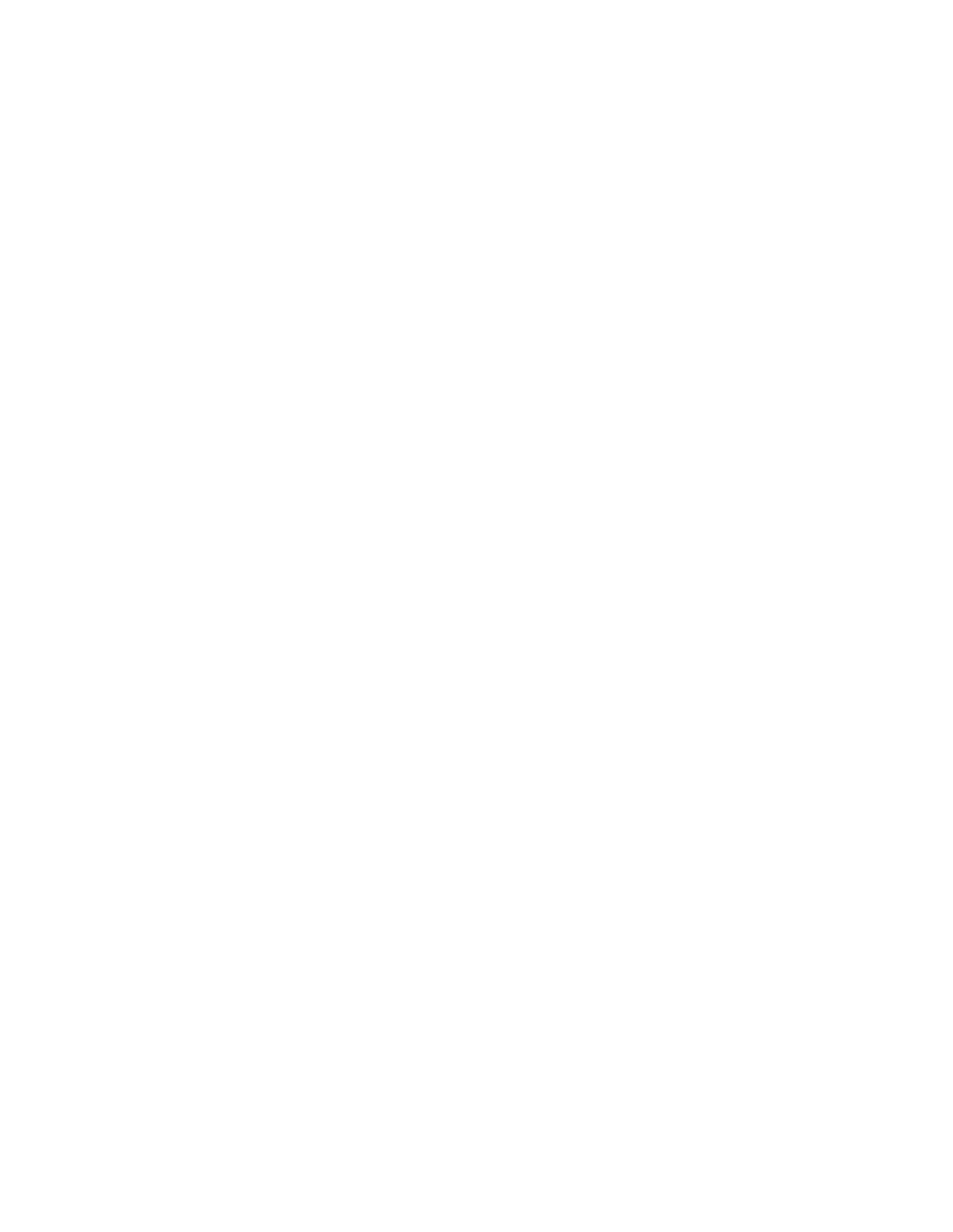## **About the Author**

**Martin Kellermann** has more than 40 years of experience working in quality infrastructure (QI), first in the South African Bureau of Standards and thereafter as a consultant all over the world. He has worked in Central Asia, the Middle East, East Africa, West Africa, and East Asia, advising governments and QI institutions on policy, strategy, and the reengineering of business activities, as well as facilitating the drafting of national quality policies and QI legislation. During this time, he worked with the World Bank, National Metrology Institute of Germany, International Organization for Standardization, International Trade Centre, United Nations Industrial Development Organization, United Nations Development Programme, and many other organizations, and he has contributed to and authored multiple publications on QI.

Kellermann holds a master's degree in mechanical engineering from Pretoria University. He has also studied accountancy at the University of the Witwatersrand's Graduate School of Business Administration and participated in the Executive Education Program of the Haas School of Business, University of California, Berkeley. Currently, Kellermann lives with his wife in South Africa.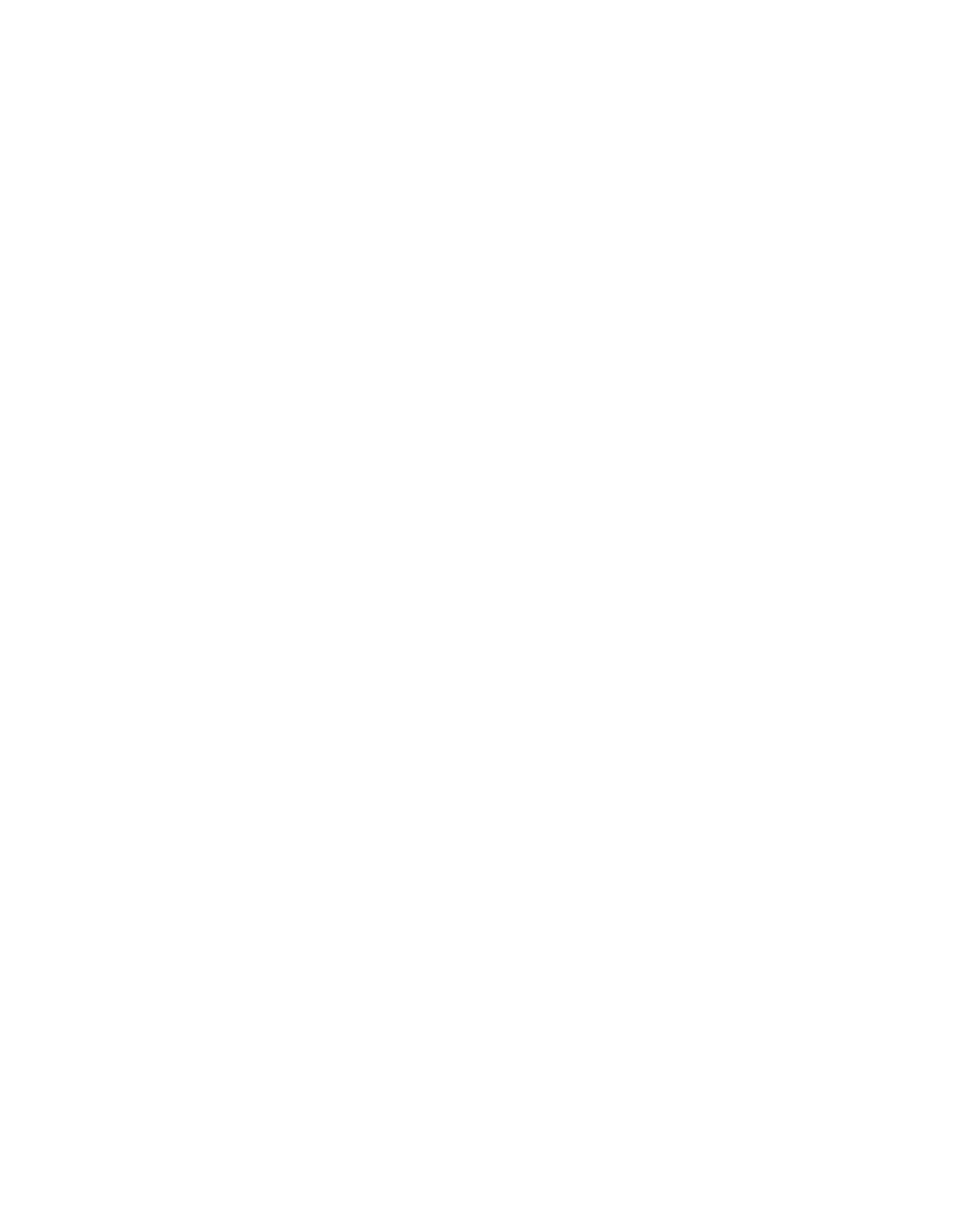## **Abbreviations**

| CAC            | Codex Alimentarius Commission                             |  |
|----------------|-----------------------------------------------------------|--|
| CE             | Conformité Européenne                                     |  |
| <b>CEN</b>     | European Committee for Standardization                    |  |
| <b>CENELEC</b> | European Committee for Electrotechnical Standardization   |  |
| <b>CMC</b>     | calibration and measurement capabilities                  |  |
| EA             | European co-operation for Accreditation                   |  |
| EC.            | European Commission                                       |  |
| EN             | European standard                                         |  |
| <b>ETSI</b>    | European Telecommunication Standards Institute            |  |
| EU             | European Union                                            |  |
| <b>EURAMET</b> | European Association of National Metrology Institutes     |  |
| GDP            | gross domestic product                                    |  |
| <b>TAF</b>     | <b>International Accreditation Forum</b>                  |  |
| <b>TEC</b>     | <b>International Electrotechnical Commission</b>          |  |
| <b>ILAC</b>    | <b>International Laboratory Accreditation Cooperation</b> |  |
| <b>ISO</b>     | International Organization for Standardization            |  |
| <b>OECD</b>    | Organisation for Economic Co-operation and Development    |  |
| <b>PTB</b>     | National Metrology Institute of Germany (Physikalisch-    |  |
|                | Technische Bundesanstalt)                                 |  |
| QI             | quality infrastructure                                    |  |
| <b>SMEs</b>    | small and medium enterprises                              |  |
| <b>TS</b>      | Turkish standard                                          |  |
| <b>TSE</b>     | Turkish Standards Institute (Türk Standardlari Enstitüsü) |  |
| TÜRKAK         | Turkish Accreditation Agency (Türk Akreditasyon Kurumu)   |  |
| <b>UME</b>     | National Metrology Institute (Ulusal Metroloji Enstitüsü) |  |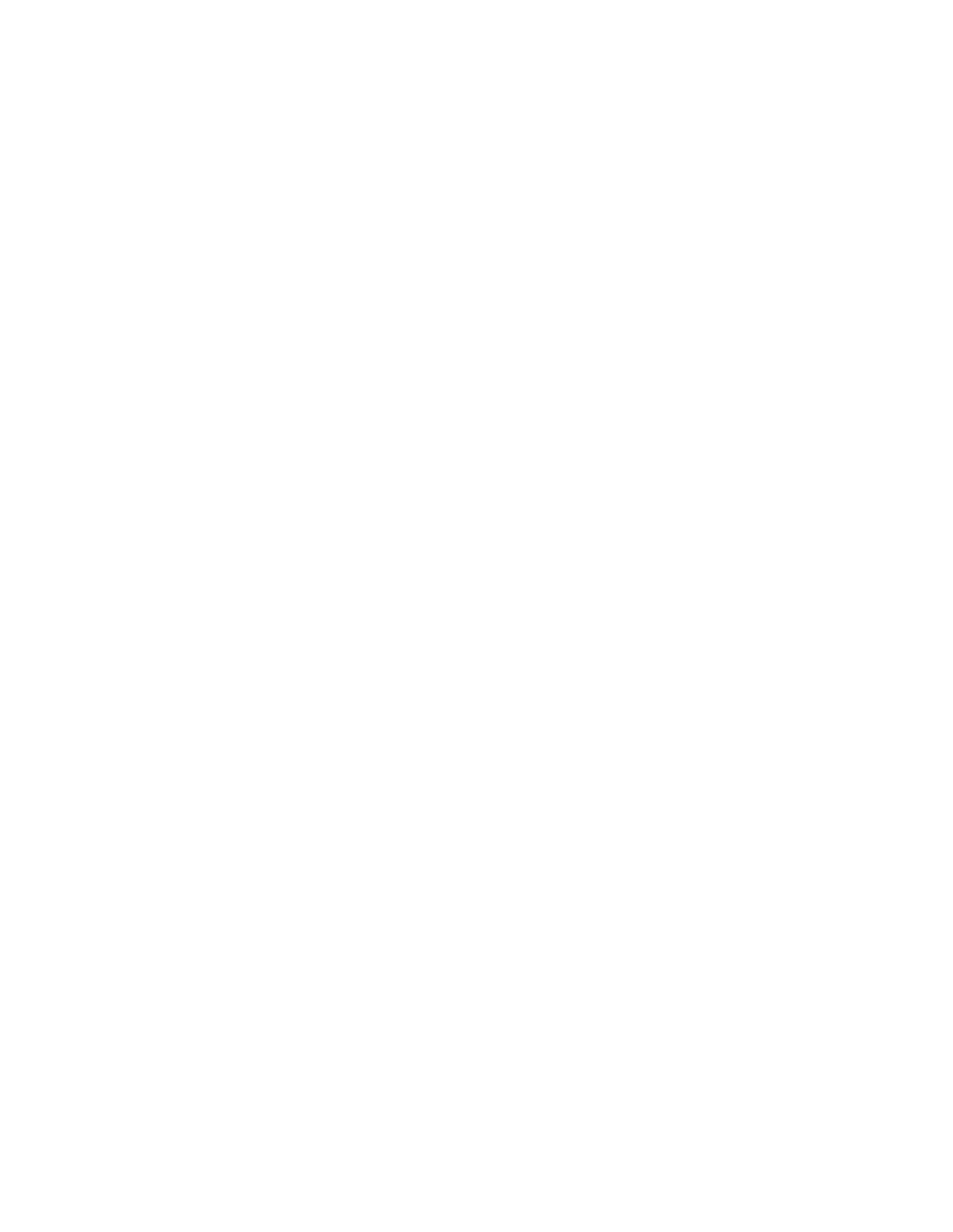## **Turkey** *QI Toolkit Case Studies*

*Abstract: Turkey reengineered its quality infrastructure (QI) as a result of the customs union established between it and the European Union (EU) in 1995 and as a precursor to EU membership later on. This major reengineering was to fundamentally change the technical regulation regime, which was based on mandatory standards and the concomitant product certification into the EU system based on the New Approach Directives for technical regulation and the Global Approach Directives for conformity assessment. The Turkish Standards Institute (TSE) and the National Metrology Institute (UME) existed but were modernized, and the Turkish Accreditation Agency (TÜRKAK) was established and gained international recognition.*

## **EXECUTIVE SUMMARY**

In 1995, a customs union was established between Turkey and the European Union (EU). The free movement of goods between these two entities became a significant driver for the socioeconomic development of Turkey. However, major differences in standardization and, especially, technical regulation practices existed between these two trading partners, leading to significant barriers to trade. Therefore, Turkey had to align its standardization and technical regulation regime with the EU's. In addition, once Turkey indicated it wished to become an EU member, Turkey had to demonstrate full compliance with the *acquis communautaire*, the body of EU legislation.

Turkey's standardization and technical regulation regime developed over many years to serve the needs of the Turkish political level and the internal market. By 2000, two public sector quality infrastructure (QI) entities—the Turkish Standards Institute (TSE) and the National Metrology Institute (UME)—had been operational for quite some time, but both needed to be modernized. A national accreditation body did not exist. The major challenge, however, was the technical regulation regime, with over 1,500 mandatory standards developed by TSE, and for which TSE operated a mandatory testing and certification scheme.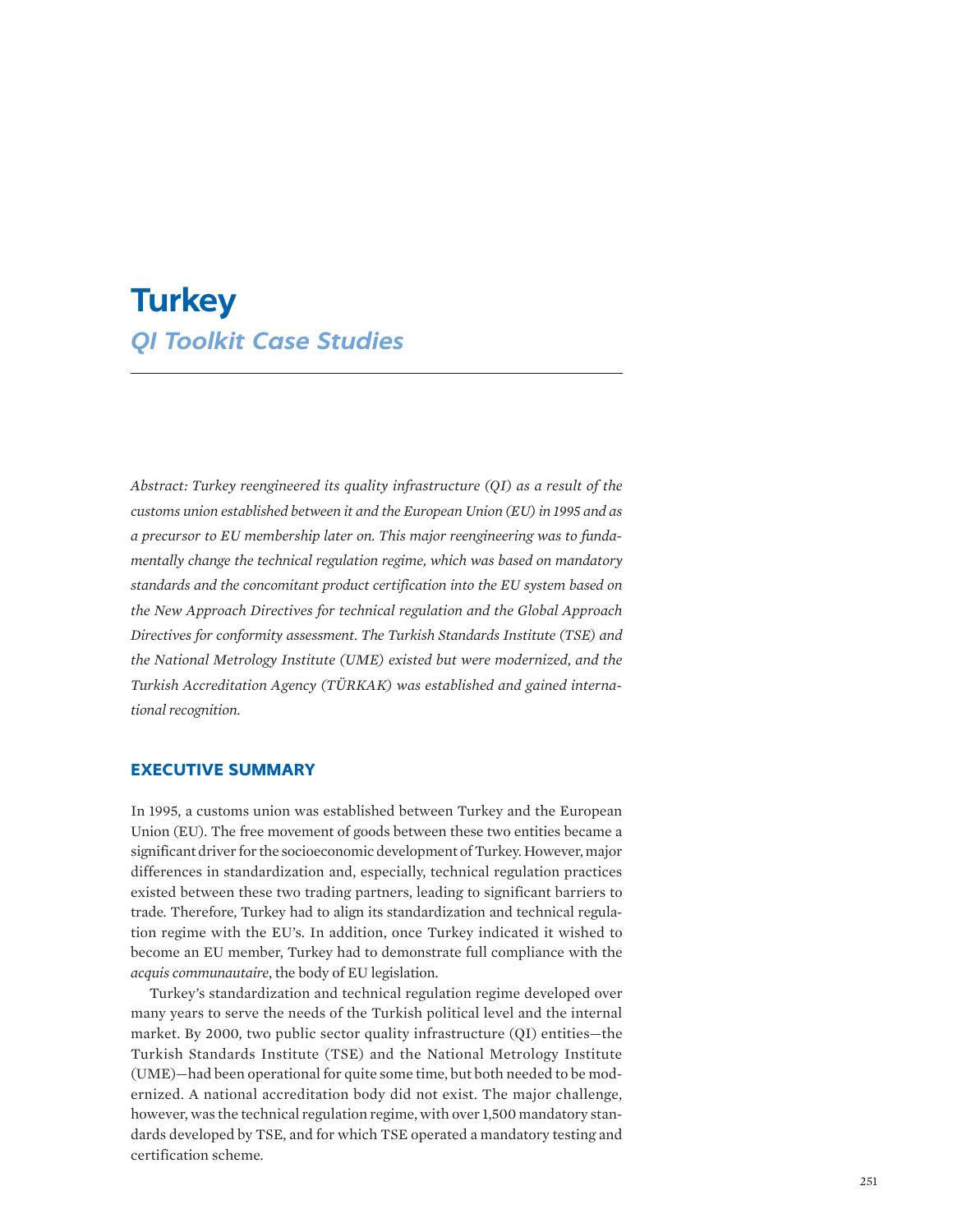Although some efforts to reengineer the QI were made from 1995 onward, it was only after 2000 that Turkey started to dramatically reengineer its QI and its technical regulation regime. The Undersecretariat for Foreign Trade in the Prime Ministry was given overall responsibility for this massive undertaking. The reengineering of the QI and the technical regulation regime was a mixture of (a) Turkish government interventions; (b) technical support from the EU and its member countries in a variety of projects; and (c) the active involvement of the Turkish private sector in advocacy, upgrading products, meeting quality requirements, and establishing private sector conformity assessment services. Areas that required attention included the following (table 1):

- Before 1995, the TSE published national standards in accordance with national interests. Some were adoptions of international standards; many were not. By 2011, the TSE had adopted almost 99 percent of the European (EN) standards recognized by the EU. Many of the EN standards were translated into Turkish; otherwise, they were published with a Turkish cover page and an English text.
- By 1995, the UME had moved into new buildings with 21 laboratories that had appropriate environmental controls, supported by a computer center and workshops. Whereas the UME had provided much of Turkey's calibration services before 1995, private sector calibration laboratories were established thereafter and were accredited, with the result that, by 2010, UME could focus much more on research and development and the maintenance of national measurement standards.
- At the end of the 1990s, Turkey's system for controlling weights and measures was dysfunctional. Some of the national and provincial authorities were notionally responsible for market surveillance, but little of this function was in place. Personnel were trained in general legal metrology practices through a German-supported project that ran from 2006 to 2008, and some of the authorities' directorates were reorganized in 2008 to ensure a better focus on legal metrology matters. Coordination between the national and provincial authorities remained a problem, and the authorities' understanding of the EU's Legal Metrology Directives remained a challenge.
- Before 1995, accreditation in Turkey was not considered an important QI service. The TSE and the UME provided some accreditation services for testing and calibration laboratories, respectively, but these services were neither internationally recognized nor acceptable to the EU. The Turkish Accreditation Agency (TÜRKAK) was established in 1999. The accreditation activities of the TSE and the UME were transferred to TÜRKAK. TÜRKAK benefited from a German-funded technical cooperation project implemented by the National Metrology Institute of Germany (PTB) that ran from 2000 to 2005. TÜRKAK became a full member of the European co-operation for Accreditation (EA) within three years, and gained international recognition through ILAC and IAF soon afterward.

The most profound reengineering took place in the technical regulation domain. Before 1995, Turkey relied heavily on a system of mandatory standards coupled with mandatory testing and certification. About 1,500 mandatory standards had been developed by the TSE over the years, and for many of them TSE was responsible for premarket inspection, testing, and certification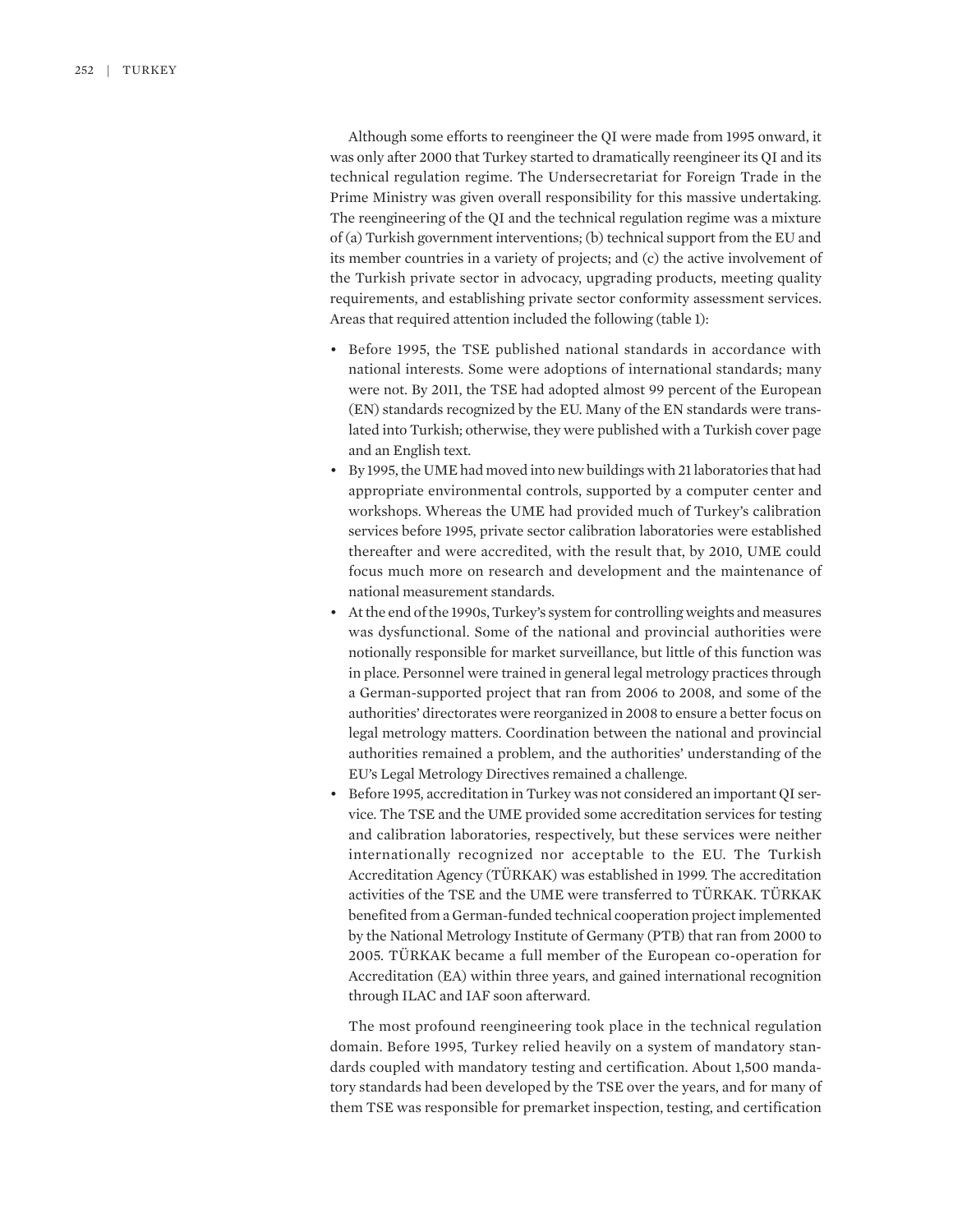| <b>BEFORE REFORM</b>                                                                                                 | <b>AFTER REFORM</b>                                                                                                                                                                                                                                                                                                                                                      |
|----------------------------------------------------------------------------------------------------------------------|--------------------------------------------------------------------------------------------------------------------------------------------------------------------------------------------------------------------------------------------------------------------------------------------------------------------------------------------------------------------------|
| The TSE, as the national standards body, develops and                                                                | The TSE standards development and publication system is fully aligned with                                                                                                                                                                                                                                                                                               |
| publishes national standards in accordance with its                                                                  | the European system, and the TSE participates actively therein. EN                                                                                                                                                                                                                                                                                                       |
| own system. Some standards are adoptions of ISO                                                                      | standards developed and published by CEN, CENELEC, and ETSI are                                                                                                                                                                                                                                                                                                          |
| and IEC standards, but many are not.                                                                                 | adopted in full as Turkish national standards.                                                                                                                                                                                                                                                                                                                           |
| No national accreditation body exists. Two                                                                           | TÜRKAK is established as the national accreditation body, and all other                                                                                                                                                                                                                                                                                                  |
| accreditation bodies linked to the TSE and the UME                                                                   | accreditation work is incorporated. TÜRKAK is accepted within three years                                                                                                                                                                                                                                                                                                |
| provide accreditation services, but these are not                                                                    | as a full member of the EA and thereafter by ILAC and the IAF, providing                                                                                                                                                                                                                                                                                                 |
| internationally recognized.                                                                                          | Turkey with internationally recognized accreditation services.                                                                                                                                                                                                                                                                                                           |
| Metrology has a long history in Turkey but did not<br>keep up with international developments after World<br>War II. | The UME was established as the new national metrology institute, new<br>laboratories were built, modern measuring equipment was installed, and the<br>UME's calibration and measurement capabilities (CMCs) were listed in the<br>Key Comparison Database of the BIPM, thereby providing for the<br>recognition of Turkey's metrology system at the international level. |
| Mandatory standards constituted the system of choice                                                                 | Turkey implemented the EU technical regulation system, with the EU                                                                                                                                                                                                                                                                                                       |
| of implementing technical regulation, with the TSE                                                                   | Directives containing essential requirements, supported by harmonized                                                                                                                                                                                                                                                                                                    |
| responsible for mandatory testing and certification as                                                               | EN standards that remain voluntary. Conformity assessment is provided by                                                                                                                                                                                                                                                                                                 |
| a precondition for marketing products. More than                                                                     | accredited and designated service providers known as "notified bodies."                                                                                                                                                                                                                                                                                                  |
| 1,500 mandatory standards are in force.                                                                              | Mandatory standards are largely withdrawn.                                                                                                                                                                                                                                                                                                                               |

**TABLE 1 Snapshot of quality infrastructure (QI) reform in Turkey**

*Note:* BIPM = International Bureau of Weights and Measures; CEN = European Committee for Standardization; CENELEC = European Committee for Electrotechnical Standardization; EA = European co-operation for Accreditation; EN = European standard; ETSI = European Telecommunications Standards Institute; EU = European Union; IAF = International Accreditation Forum; IEC = International Electrotechnical Commission; ILAC = International Laboratory Accreditation Cooperation; ISO = International Organization for Standardization; TSE = Turkish Standards Institute; TÜRKAK = Turkish Accreditation Agency; UME = National Metrology Institute.

of the relevant products. This system was anathema to the EU and would have to change dramatically before Turkey complied with the EU's New Approach and Global Approach Directives. Reengineering activities included the following:

- All ministries had to reexamine all mandatory standards within their own domains and implement EU Directives in their place.
- The Ministry of Industry and Trade was responsible for about 80 percent of the mandatory standards, and it established a major program in 2004 to deal with the issue.
- The Undersecretariat for Foreign Trade allocated the responsibility for specific EU Directives to particular ministries to ensure that no overlaps or gaps developed.

In 2002, there were still 1,250 mandatory standards in operation. By the end of 2006, the number had fallen to 261, some of which had no EU Directive counterparts and most of which were used only for import controls.

By 2010, Turkey had reengineered its QI and technical regulation regime to comply with the EU's requirements. This was a major reengineering exercise that took 15 years, the last 10 years with major development partner interventions. Even though some challenges remained (particularly in legal metrology), the pre-1995 system was totally changed. It was especially the mandatory standards system—with its premarket approvals through mandatory testing and certification by the TSE—that had been replaced by a technical regulation system fully compliant with the EU Directives, EN-harmonized standards, notified bodies, and market surveillance based on risk assessments.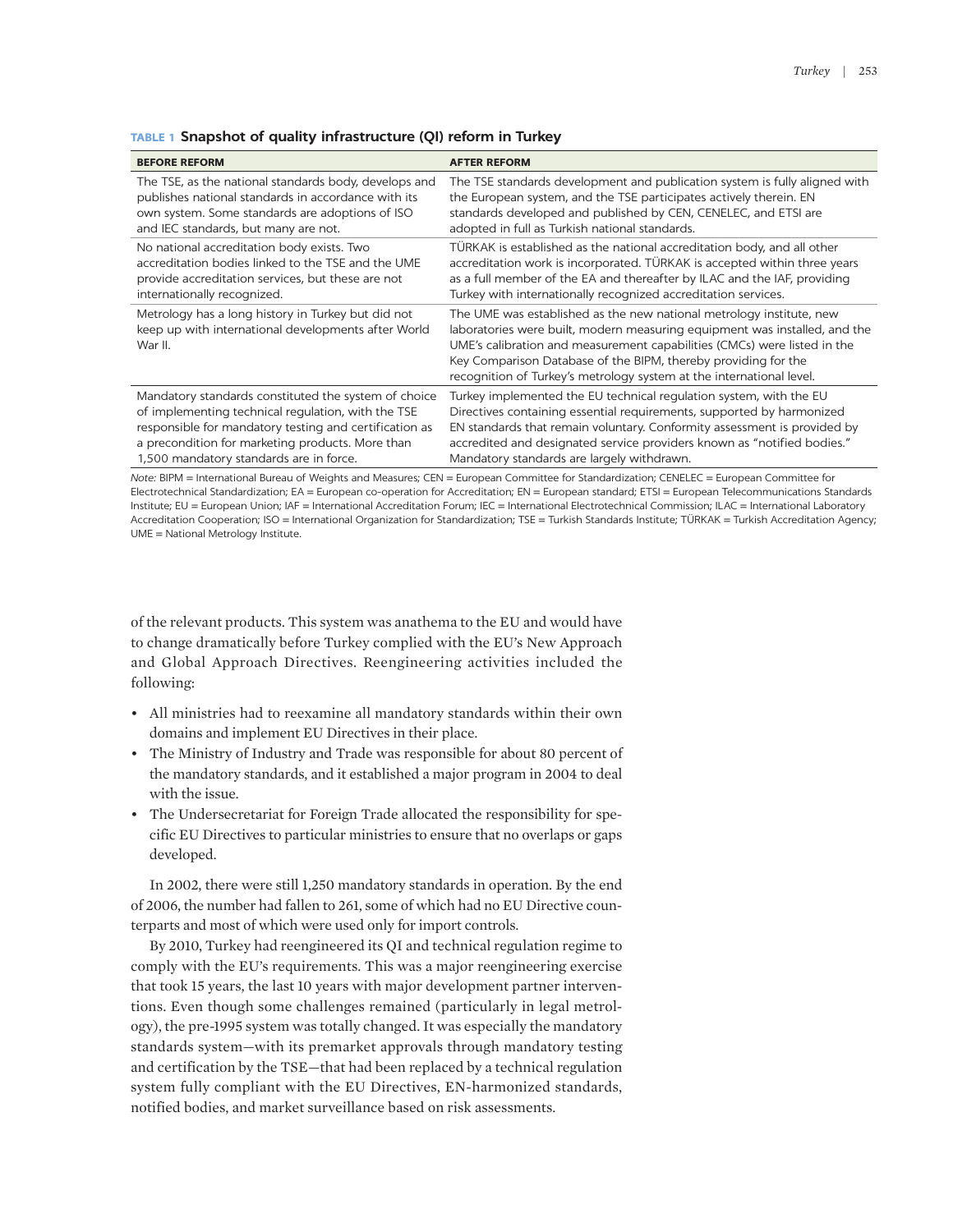## **COUNTRY CONTEXT**

## **General background**

Turkey is a Eurasian country—located mainly in Western Asia, with a smaller portion consisting of East Thrace in southeastern Europe—with a land mass of nearly 780,000 square kilometers. Turkey is bordered by eight countries: Bulgaria to the northwest; Greece to the west; Georgia to the northeast; Armenia, Azerbaijan, and the Islamic Republic of Iran to the east; and Iraq and the Syrian Arab Republic to the southeast. The Mediterranean Sea and Cyprus are to the south, the Aegean Sea is to the west, and the Black Sea is to the north. The Sea of Marmara, the Bosporus, and the Dardanelles demarcate the boundary between East Thrace and Anatolia; they also separate Europe and Asia.

Turkey has a population of nearly 79.4 million (2016 estimate). Ethnic Turks make up the majority, estimated at 70–75 percent; Kurds are the second-largest ethnic group, estimated at 18 percent. The largest city, Istanbul, has over 13 million inhabitants; Ankara, the capital, has 4.3 million; and five other cities have populations exceeding 1 million.

Turkey has become increasingly integrated with the West through membership in organizations such as the Council of Europe, the North Atlantic Treaty Organization (NATO), the Organisation for Economic Co-operation and Development (OECD), the Organization for Security and Co-operation in Europe (OSCE), and the Group of Twenty (G-20) major economies. Turkey began full membership negotiations with the EU in 2005, having been an associate member of the European Economic Community since 1963 and having joined the EU Customs Union in 1995. Turkey has also fostered close cultural, political, economic, and industrial relations with the Middle East, the Turkic states of Central Asia, and the African countries through membership in organizations such as the Turkic Council, Joint Administration of Turkic Arts and Culture, Organization of Islamic Cooperation (OIC), and the Economic Cooperation Organization (ECO).

## **The economy**

During the first six decades of the republic, between 1923 and 1983, Turkey mostly adhered to a quasi-statist approach with strict government planning of the budget and government-imposed limitations over private sector participation, foreign trade, flow of foreign currency, and foreign direct investment. However, in 1983 it initiated a series of reforms designed to shift the economy from a statist, insulated system to a more private sector, market-based model. Turkey gradually opened up its markets by reducing government controls on foreign trade and investment and the privatization of publicly owned industries. The liberalization of many sectors to private and foreign participation has continued amid political debate.

The reforms, combined with unprecedented amounts of foreign loans, spurred rapid economic growth. However, this growth was punctuated by sharp recessions and financial crises in 1994, 1999 (following the earthquake of that year), and 2001—resulting in average gross domestic product (GDP) growth of 4 percent per year between 1981 and 2003. Lack of additional fiscal reforms, combined with large and growing public sector deficits and widespread corruption, resulted in high inflation, a weak banking sector, and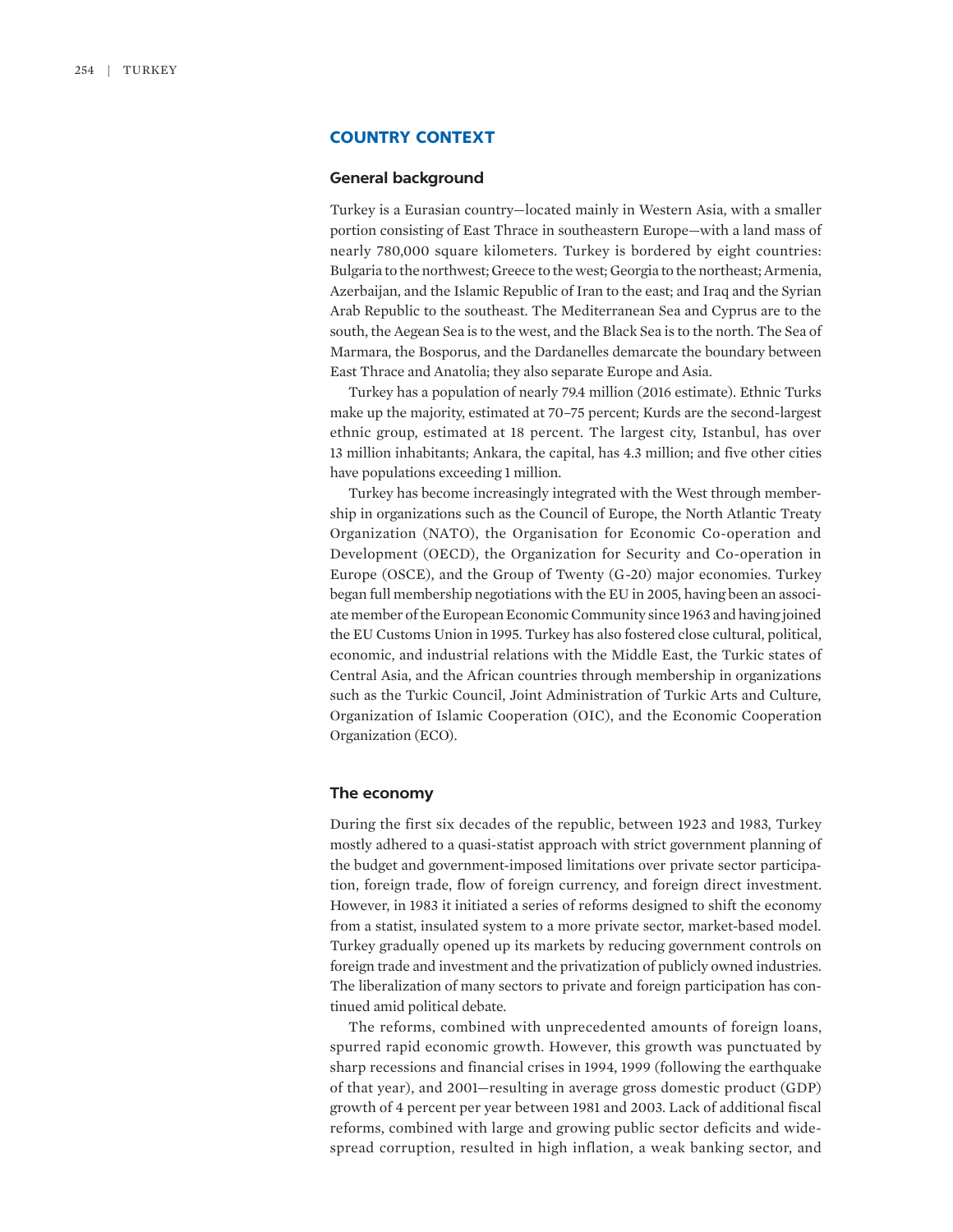increased macroeconomic volatility. Since the economic crisis of 2001 and the reforms initiated by the finance minister of the time in view of the looming membership negotiations for EU membership, inflation has fallen to single-digit numbers, investor confidence and foreign investment have soared, and unemployment has fallen.

GDP growth from 2002 to 2007 averaged 7 percent, which made Turkey one of the fastest-growing economies in the world during that period. However, growth slowed to 1 percent in 2008, and in 2009 the Turkish economy was affected by the global financial crisis, with a recession of −5 percent. The economy was estimated to have returned to 8 percent growth in 2010. By 2015, Turkey had the world's 17th-largest GDP by purchasing power parity (PPP) and the 18th-largest nominal GDP.

Key sectors of the Turkish economy are banking, construction, home appliances, electronics, textiles, oil refining, petrochemical products, food, mining, iron and steel, machine industry, and automotive. Turkey has a large and growing automotive industry, ranking as the 6th-largest producer in Europe (behind the United Kingdom and above Italy) and the 15th-largest producer in the world. Turkey is also one of the leading shipbuilding nations: in 2007 the country ranked 4th in the world (behind China, the Republic of Korea, and Japan) in terms of the number of ordered ships, and also 4th in the world (behind Italy, the United States, and Canada) in terms of the number of ordered megayachts. Tourism in Turkey has experienced rapid growth in the past 20 years and constitutes an important part of the economy.

## **BACKGROUND OF QI ISSUES**

The free movement of goods played a special role in the case of Turkey because of the Customs Union between it and the EU that was established in 1995. After 1985, European legislation concerning product safety and integrity was expressed in its New Approach and Global Approach Directives.<sup>1</sup> The modalities of these Directives included the definition of essential requirements, compliance with which was underpinned by harmonized European standards (EN standards) and conformity assessment by designated conformity assessment bodies. The latter are known as "notified bodies," their "notification" being based on their technical competency and legal accountability in Europe.

The situation in the Turkish home market, however, was equally important, because this had to be fully aligned with EU practices before mutual recognition could be achieved. Standardization and metrology have traditionally played an important role in trade issues and were therefore important elements in the accession negotiations between Turkey and the EU.

The Undersecretariat for Foreign Trade (under the Prime Ministry) was given the oversight responsibility for the whole system. It promulgated the "Ministerial Decree on the Regime of Technical Regulations and Standardization for Foreign Trade" and its supplementary legislation, with the aim of providing transparency in the reform of the standardization and technical regulation regime—thereby assembling all the dispersed regulations regarding standardization policies in Turkey and establishing a legal base for the harmonization of Turkish legislation with that of the EU. The developments in this regard started in 1995 and intensified during the next decade as Turkey sought to comply fully with the *acquis communautaire* of the EU.2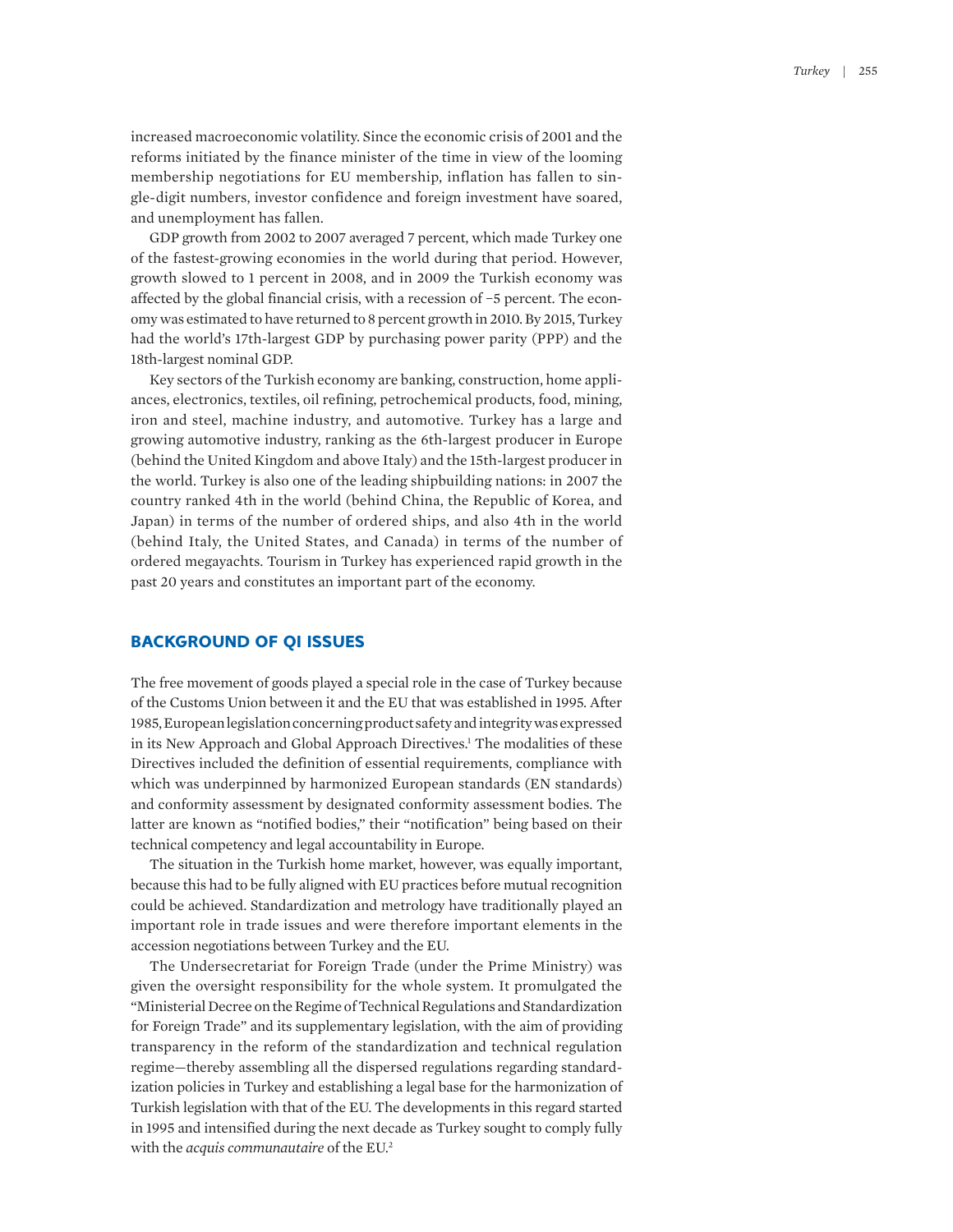## **PROJECT OBJECTIVES AND COMPONENTS**

The EU requirements were the major driver for the more recent developments in the Turkish national QI and technical regulation regime. The *acquis communautaire* of the EU regarding standardization and technical regulation had to be implemented in full before EU accession could take place*.* The development of the QI and the regulatory reform of the mandatory standards system was a mixture of Turkish government interventions and technical support from foreign development partners.

The development of the QI is a continuing process, and hence the narrative in this case study must of necessity be limited to a specific period, largely reflecting the changes during 2000–10. The narrative is to some extent therefore out of date, but it provides ample evidence of the major changes that were implemented in that period. Further developments will also be influenced in part by the evolving political dynamic of the relationship between the EU and Turkey.

## **Standards**

## *Institutional changes*

Standardization has a long tradition in Turkey. It started in 1930, when provisions controlling the quality of export products were put into force. The Turkish Standards Institute (TSE), the national standards body of Turkey, was established in 1954 as an autonomous institute affiliated with the state. The TSE is the only organization in Turkey that is authorized to develop and publish national standards.

The TSE's status was changed in 1960 by Organization Law 132, which gave it the status of a legal entity administered under the provisions of civil law. Organization Law 132 was later amended to ensure that the TSE's structure, responsibilities, and activities meet the membership requirements of the European standardization bodies, the European Committee for Standardization (CEN) and the European Committee for Electrotechnical Standardization (CENELEC). The amended law gave the TSE a more flexible organizational structure that is administratively, financially, and technically independent. The TSE had to establish new technical committee structures to achieve a balance among members from the public sector, related industry sectors, and academia. The necessary separation between standardization activities and conformity assessment, as required by the EU, was also ensured.

The TSE is an active member of the world standardization community, with full membership in the International Organization for Standardization (ISO) and the International Electrotechnical Commission (IEC) since 1956, and in CEN and CENELEC since 2012.

## *Standards development and publication*

Before 1995, the TSE published national standards in accordance with national interests. Some of these were adoptions of international standards; others were more of an indigenous nature. Once the decision had been made to negotiate accession to the EU, the focus changed dramatically.

Since 1995, as in all EU member countries, the TSE has focused first on EN standards development, next on international standards, and last on national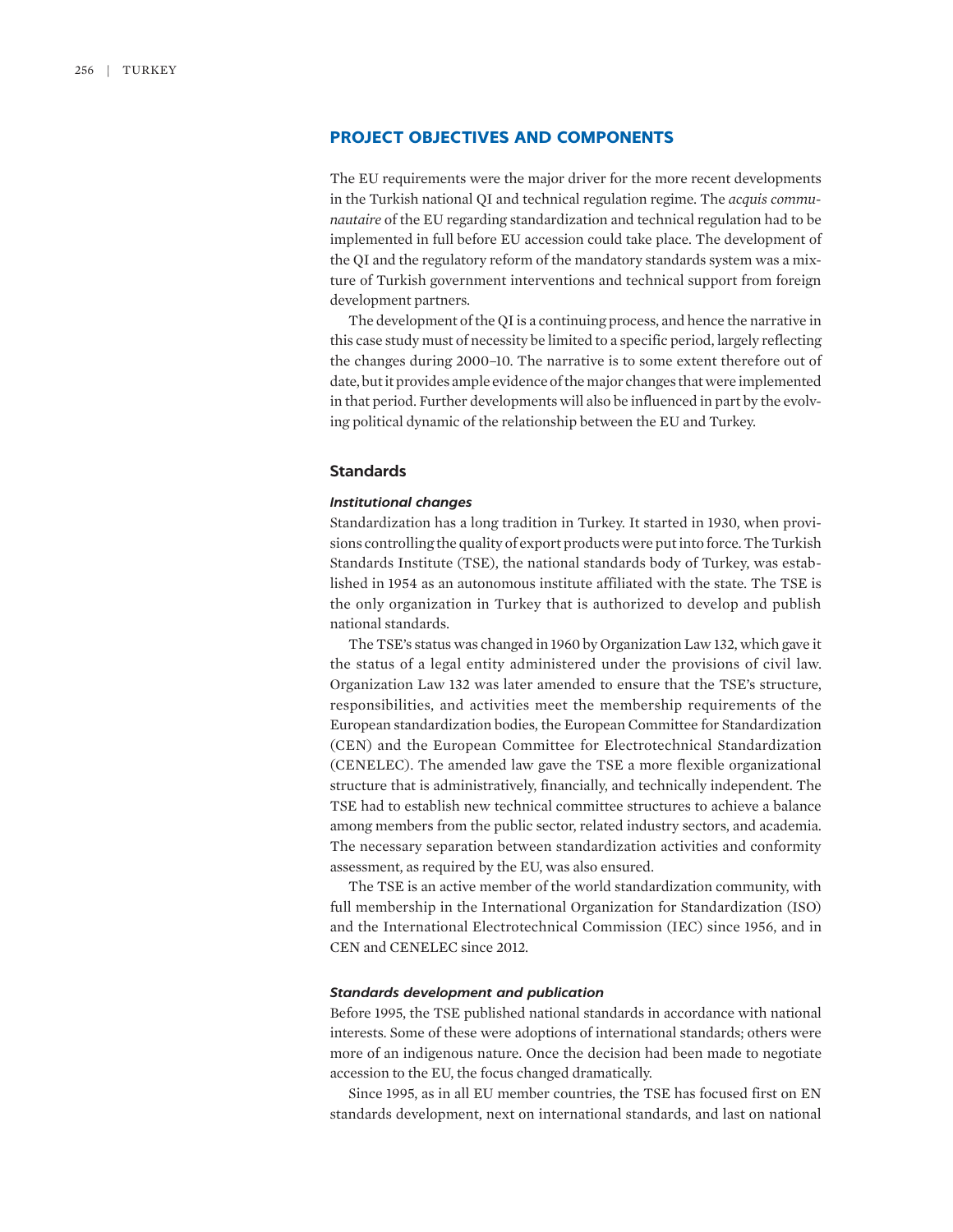standards, even though Turkey is not a full member of the EU. The methodology is contained in a TSE Quality Manual that also regulates the establishment of national technical committees and national mirror committees.<sup>3</sup> The previous custom of paying sitting fees to committee members was abolished in view of EU requirements. As of June 2011, 71 national mirror committees covering 20 sectors were actively involved in the work programs of 183 international and European technical committees and their subcommittees.

The TSE circulates the European drafts for inquiry when they are circulated in Europe and creates the country comment in the relevant national mirror committee. Although the TSE will only gain voting rights in CEN and CENELEC if Turkey becomes an EU member, it started to register dummy votes, which are kept for future evidence. After the publication of the EN standard, the TSE adopts the EN within six months ( just like full CEN or CENELEC members) without asking the stakeholders again. At the same time, the TSE withdraws national standards of similar scope to promote technical harmonization and to remove technical barriers to trade, a procedure generally welcomed by both industry and regulatory authorities.

As of mid-2011, approximately 99 percent of the EN standards had been adopted as Turkish standards, and conflicting national standards were withdrawn. By then the TSE had adopted nearly 16,300 EN standards as Turkish (TS EN) standards. Of these, 45 percent had been translated into Turkish; the rest had a Turkish cover page with the document in English. The aim was to have all the EN standards translated in the future. If no EN standard is available, the adoption of international standards may be contemplated, but EN standards have priority.

## *Stakeholder awareness*

A standards information service, fully compliant with the requirements of the 1998 revision of the EU New Approach Directive for technical regulation,<sup>4</sup> is operational within the TSE's Standards Preparation Centre. The TSE also acts to raise awareness among national stakeholders on the importance of participation in standardization work. In addition, ministries have created central information points between the respective bodies for the fields under their responsibility. These points are responsible for the dissemination of information within the ministries and for providing draft technical regulations to the Undersecretariat for Foreign Trade for notification to the World Trade Organization (WTO).

Standardization requires balanced representation between the various actors. It is therefore important that it be representative of all interested parties. Technical ministries and big companies deal fairly well with normative information and hence also with their participation in standardization work. This is not necessarily the case for consumer organizations, which are not really involved in the standardization process; small and medium enterprises (SMEs); and professional organizations, especially those representing SMEs. The difference between voluntary standards and technical legislation was not well known among SMEs by 2011, and the issue would need to be addressed through heightened awareness campaigns. Hence, SMEs and consumers were not yet well integrated into the standardization system by 2011.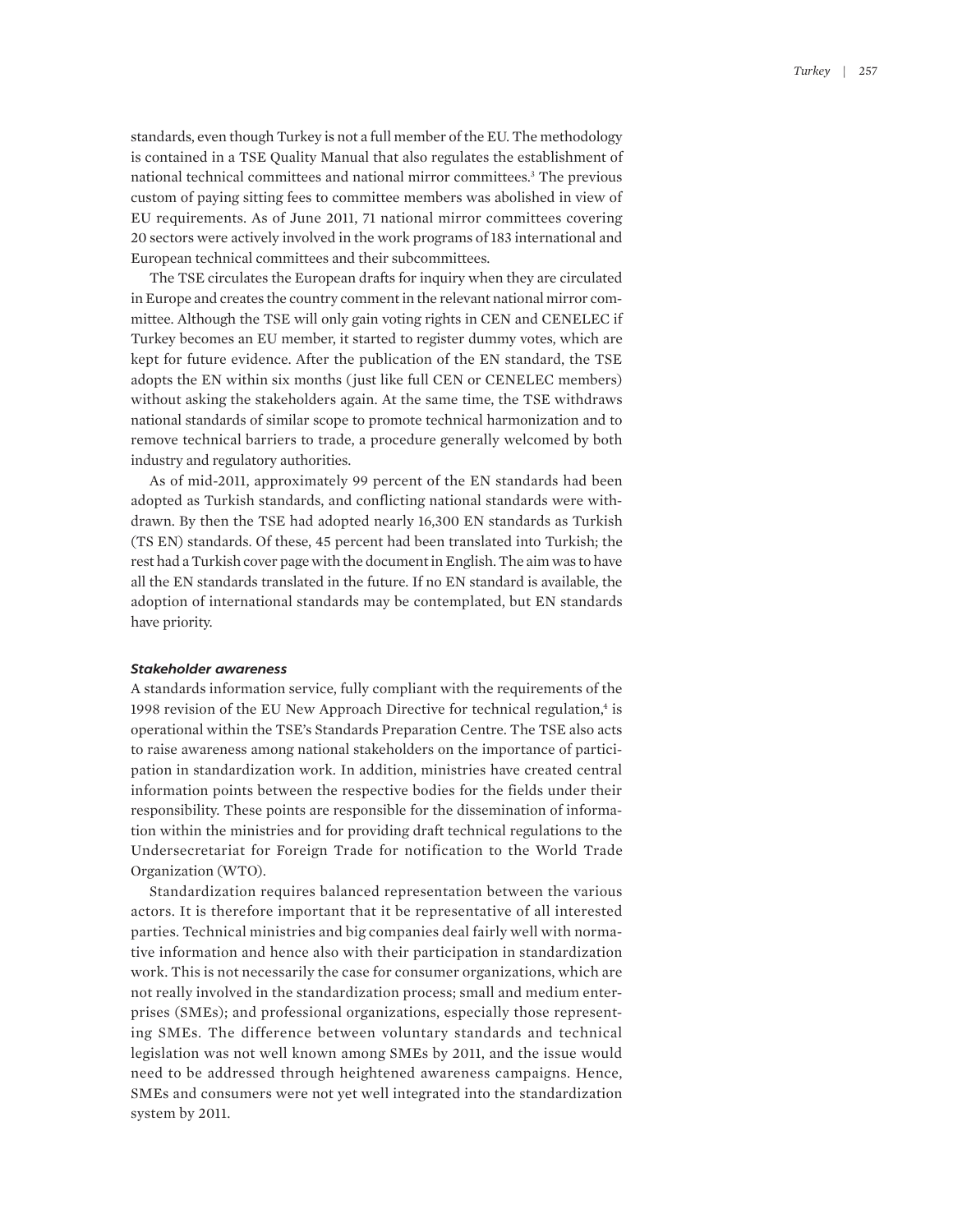## **Metrology**

#### *Scientific metrology*

The Ottoman Empire was one of the 20 founding states of the Metre Convention in 1875.<sup>5</sup> There were, however, no significant developments in metrology in Turkey until the promulgation of the Law on Weights and Measures in 1931. After World War II, the need for an integrated system of metrology was felt strongly, but major investments had to wait until the 1980s, leading to the establishment of the National Metrology Institute (UME) in 1992 under the Scientific and Technical Research Council of Turkey (TÜBİTAK). The UME moved to new buildings in January 1994 with 21 laboratories, a computer center, an electronic workshop, conference and seminar rooms, and offices. Each laboratory has environmental controls, and all the parameters—such as temperature, humidity, and air pressure—are measured and recorded by a fully automated, computerized environmental control center. The most sensitive laboratories are underground, and special precautions are taken to minimize vibrations.

UME operations were already recognized in 2003 to be fully compatible with European practices, and subsequent progress has seen the UME developing even more. As an institute under TÜBITAK, the UME has changed its scope from being a service provider to becoming a research and development institute. The UME has redefined its mission to be a scientifically based metrology institute with responsibility for all measurement standards except those related to ionizing radiation. This also means that the UME will gradually stop delivering services that are not directly related to scientific metrology, and these services will be devolved to capable accredited laboratories (for example, the calibration department of the TSE and private sector calibration laboratories).

The single biggest new activity that the UME has taken up is in chemistry. This has been done after extensive hearings and in collaboration with the European Commission's (EC) metrology laboratory at its Joint Research Centre. In the chemical community, there was still some skepticism toward the UME's engagement in metrology in chemistry by 2010 that the UME needed to overcome. In general, though, there was respect for the UME's high technical competence and its international engagement. The UME also planned to become a major supplier of certified reference materials (CRMs) in the future.

Consistent with its new mission, the UME had intensified and broadened the scope of its training activities, and it had made several important strategic alliances to increase the impact of metrology in Turkish society. For example, the Turkish Atomic Energy Authority (TAEK) became the designated institute for metrology within ionizing radiation. Hence, TAEK participates in the Mutual Recognition Arrangement of the International Committee for Weights and Measures (CIPM-MRA), which has responsibility for ionizing radiation.

The national metrology system, represented by the UME and including TAEK, is therefore well positioned regionally and internationally, with the UME fully compliant with European practices and an active member of the European Association of National Metrology Institutes (EURAMET). Furthermore, Turkey's calibration and measurement capabilities (CMCs) are listed in the International Bureau of Weights and Measures (BIPM) Key Comparison Database (KCDB), thereby facilitating acceptance of the Turkish metrology system at the international level.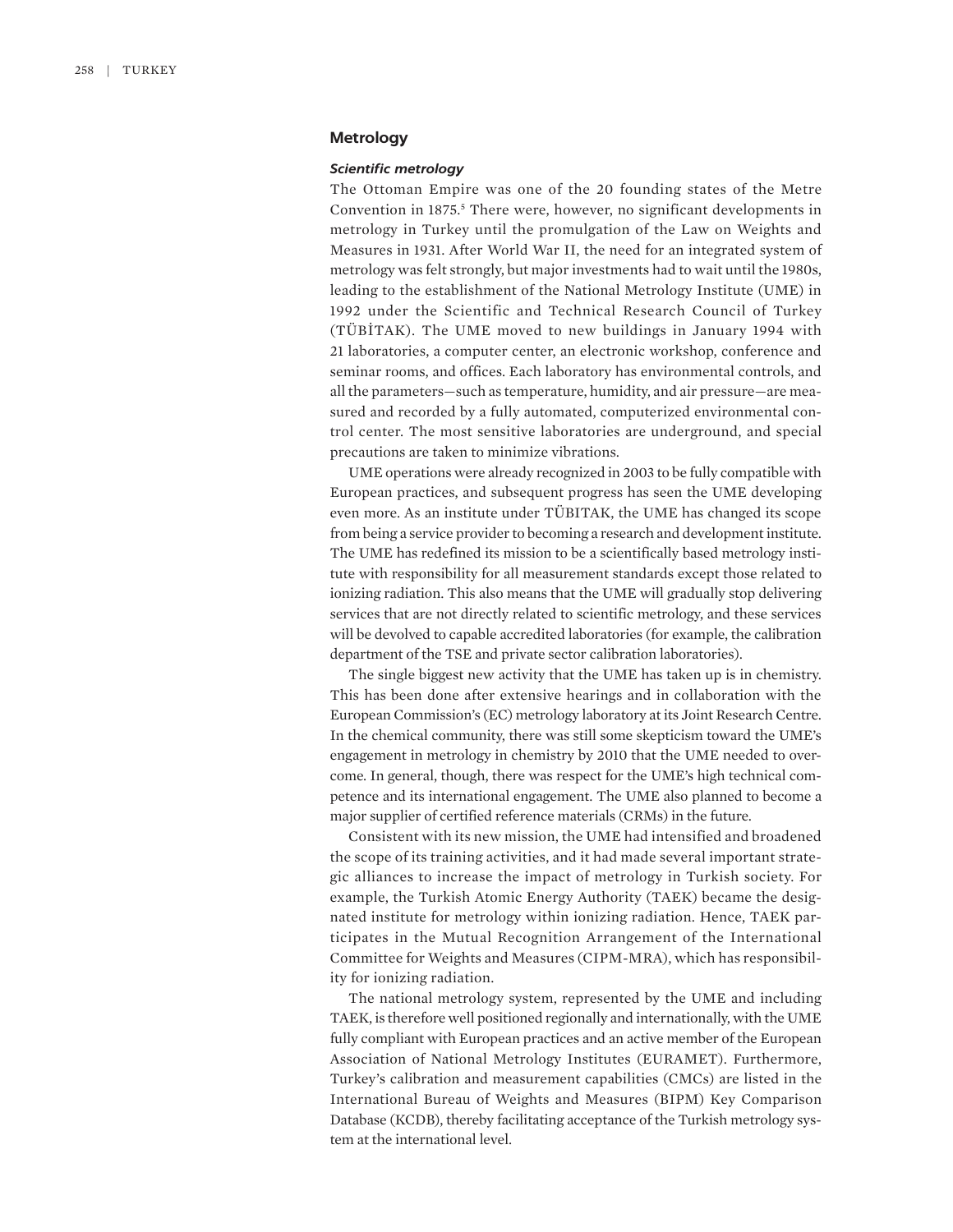## *Legal metrology*

Despite the substantial work on improving legal metrology in Turkey, progress up to 2006 was limited, and it was in a less favorable position than scientific metrology. The EU Measuring Instruments Directive<sup>6</sup> was foreseen to be difficult to handle, with its new concepts for notified bodies and for market surveillance by the Ministry of Industry and Trade. This turned out to be true, as was also manifested by the lack of national notified bodies for legal metrology.

To initiate change, the relevant ministries received general training on market surveillance, and the Ministry of Industry and Trade started working on the existing law (Law No. 3516, "Metrology and Measurement," promulgated in 1989) to incorporate EU Directives. Thereafter, the Directorate General for Measurements and Standards was reorganized in 2008. (For example, tasks other than legal metrology were transferred to the Directorate General for Industry to provide a better focus on legal metrology.) In addition, new experts were appointed at the Directorate General for Measurements and Standards.

By 2011, revised legal metrology legislation was promulgated, and market surveillance had been implemented in 10 authorities (including six ministries) responsible for this activity. But the implementation varied from authority to authority, and there was a lack of common understanding of what market surveillance really is. There was still no notified body designated for the EU Measuring Instruments Directive, but at least one candidate body had applied to the Ministry of Industry and Trade for designation and was ready for notification to the EU by the Undersecretariat for Foreign Trade.

Producers of measuring instruments in Turkey therefore expressed concern about the lack of public infrastructure for legal metrology. They were concerned that when the transition period for the EU Measuring Instruments Directive expired in 2016, foreign competitors would overrun the Turkish market because of the lack of legal metrology knowledge in the country. With no up-to-date legislation on legal metrology and no notified bodies, Turkey would appear as a weak supporter of its otherwise successful measurement industry. Eventually, the public's faith in Turkish consumer protection could be at stake. To deal with this situation, legal metrology became the subject of a specific EU-supported development project after 2016.

## *Calibration*

By 2008, a complete data set for the calibration activities in Turkey did not exist, but with the big increase in number of accredited laboratories, it was expected to be a growing market. The market situation in calibration benefited specifically from a new policy of the Small and Medium Enterprises Development Organization (KOSGEB). According to this policy, it was possible for SMEs to get support to consult accredited laboratories for calibration, testing, and product development, provided that these SMEs had been listed in the KOSGEB database.

New calibration laboratories emerged in such diverse fields as the environment, aflatoxin in dried food, and medical instrumentation. The calibration laboratories in the newer fields such as chemistry and microbiology were less developed, as was also the case in Europe. Here, traceability was more difficult to establish, and uncertainties were more difficult to calculate, because consideration of metrology was not yet routine. When the measurements were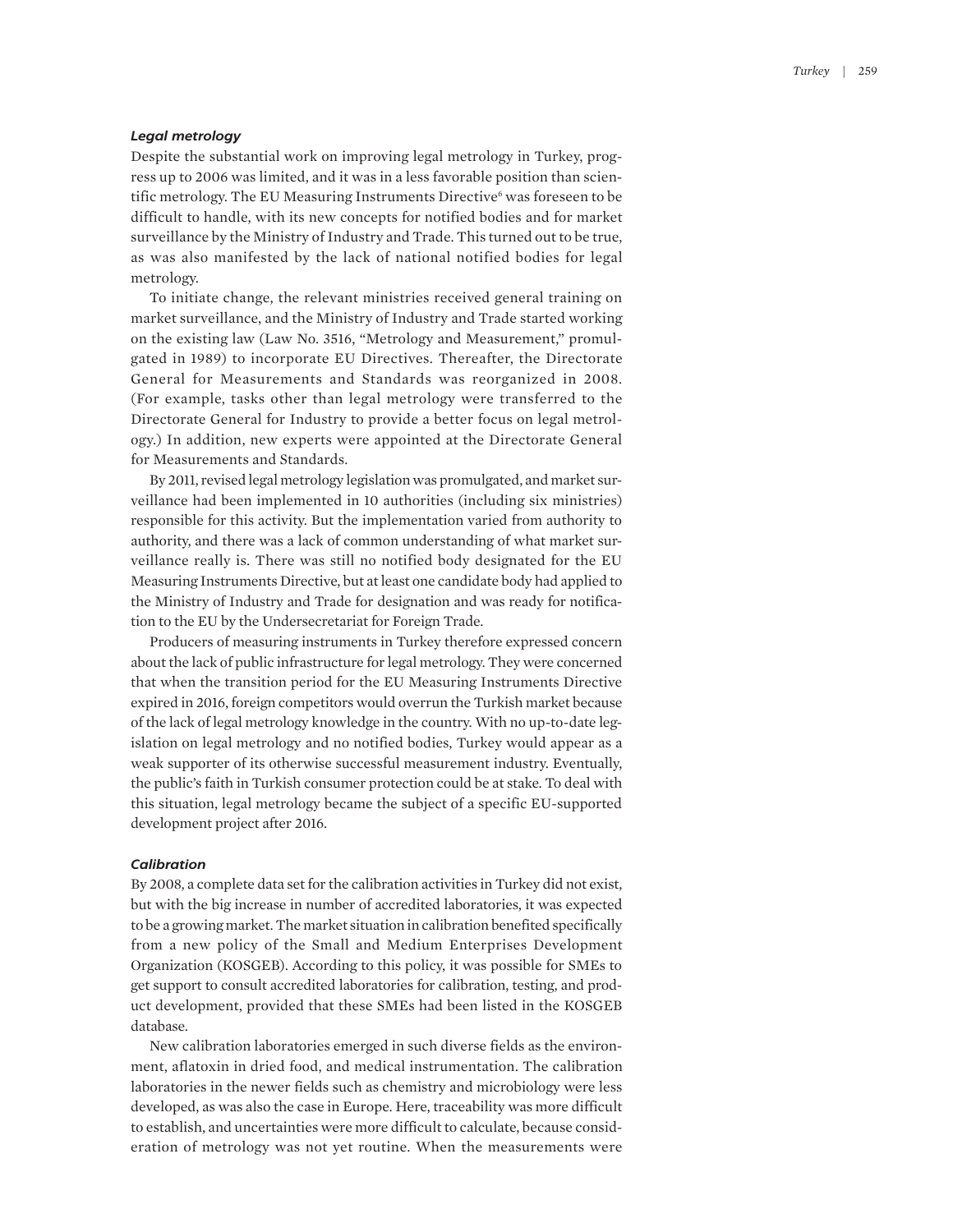performed on food or the environment, the problem of sampling occurred, and none of the laboratories had yet fully integrated sampling in the measurement process.

## **Accreditation**

## *Turkish Accreditation Agency (TÜRKAK)*

The Turkish Accreditation Agency (TÜRKAK) was established in 1999 as the sole accreditation body for all accreditation activities in Turkey. Its legal framework is provided in Law No. 4457/1999 (on Establishment and Tasks of TÜRKAK) and a number of supporting regulations. Turkey notified the EC that TÜRKAK is the national accreditation body, and as a consequence it was listed in the EC's list of national accreditation bodies—but not before its technical capabilities were extensively developed under a project implemented by the National Metrology Institute of Germany (PTB) from mid-2000 through 2005. The PTB project invested just over €1 million in consultancy, training, and advocacy in the public and private sectors.

The law provides that TÜRKAK operates on a not-for-profit basis and that it neither offers any activities or services that conformity assessment bodies provide nor provides consultancy services to, owns shares in, or otherwise has a financial or managerial interest in any conformity assessment body. The Turkish government ensured that TÜRKAK had the appropriate financial and personnel resources for the proper performance of its tasks, especially during the first years of operation.

TÜRKAK has been a full member of the EA since 2006, actively participating in its scheme-specific activities. It is a signatory to multilateral agreements of the International Laboratory Accreditation Cooperation (ILAC) and the International Accreditation Forum (IAF) for testing, calibration, inspection, personnel, and quality management system and product certification schemes most of those agreements also since 2006. Signing the EA Multilateral Agreement with the EA changed the public perception on accreditation significantly. Accreditation is operated on a voluntary basis—that is, provided when conformity assessment bodies so request.

TÜRKAK has business relationships for assessment and accreditation with several neighboring countries: Albania, Azerbaijan, Georgia, Kazakhstan, the Kyrgyz Republic, Turkmenistan, and Uzbekistan. Applications for accreditation have also been received from countries in the Middle East like Lebanon, Saudi Arabia, and Syria, but by 2008 they had not yet been processed. When accepting and processing applications from abroad, TÜRKAK observes the cross-frontier policies of ILAC and the IAF.<sup>7</sup> In spite of the provision in the amended Law No. 4457, TÜRKAK does not consider establishing branches abroad.

By the end of the German project, in 2005, TÜRKAK had accredited 33 testing laboratories, 17 calibration laboratories, 17 management system certification bodies, 11 inspection bodies, 2 product certification bodies, and 3 personal certification bodies—a total of 83. By mid-2016, the numbers increased to 730 testing laboratories, 120 calibration laboratories, 18 medical laboratories, 165 inspection bodies, 53 product certification bodies, 81 management system certification bodies, 81 personal certification bodies, and 4 proficiency testing providers—a total of 1,204 bodies, some with more than one accreditation. This was remarkable growth by any measure.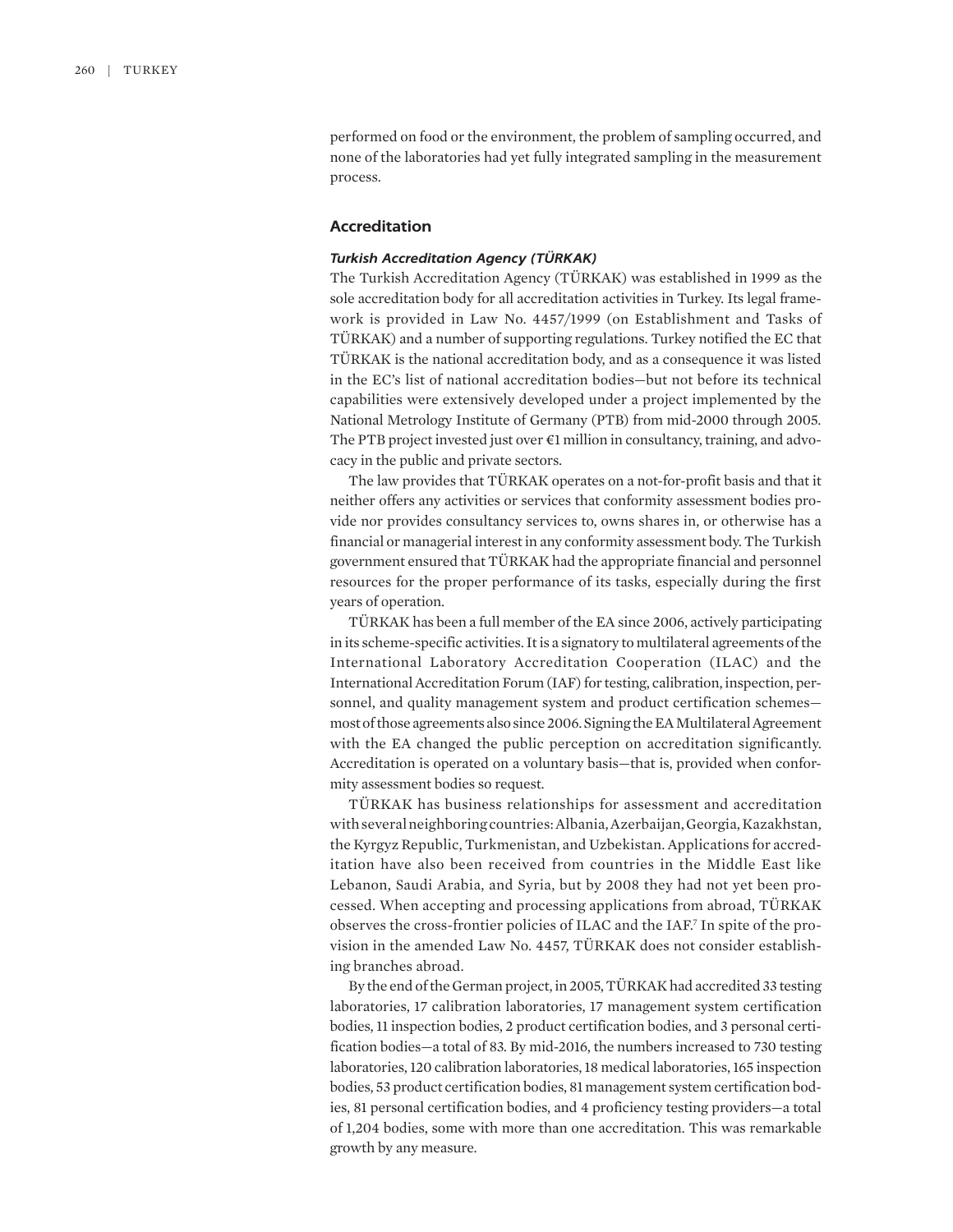By 2007, over and above the conformity assessment bodies accredited by TÜRKAK, many were still operating in Turkey that had been accredited by foreign accreditation bodies. These did not seem in a hurry to obtain TÜRKAK accreditation. The main reason stated was the significant difference in financial obligation implied by TÜRKAK accreditation (UNIDO 2013). Competition with European accreditation bodies ended in the wake of EU Regulation No. 765/2008 (to regularize accreditation across EU member states),<sup>8</sup> and TÜRKAK was able to take over all accreditations granted by these bodies to Turkish conformity assessment bodies. Competition continued with other national accreditation bodies, such as those from the East Asia and Pacific region, but it was kept notionally within the framework of the ILAC and IAF cross-frontier policies (IAF 2016).

## *Notified bodies*

According to EC Regulation No. 768/2008, conformity assessment procedures can be performed by authorities, manufacturers, or conformity assessment bodies. In case authorities decide not to perform conformity assessment themselves, they may delegate this task to conformity assessment bodies, but must notify such delegation to the EC. This is what Turkey has also been practicing. TÜRKAK's role in the notification process is to assess applicantnotified bodies and report the results to the relevant ministry. By 2007, the EC had accepted three notified bodies from Turkey, and others were pursuing notification.

The Undersecretariat for Foreign Trade publishes the complete list of notified bodies, as do some ministries for their specific sectors. When the designation process started in Turkey, it was possible for a candidate conformity assessment body to apply directly to the ministry in charge without being accredited. The ministry reviewed the application and documents, and then submitted the file to TÜRKAK for evaluation. In this case, TÜRKAK's evaluation concentrated only on the conformity assessment body's competence in assessing conformity with essential requirements, which is less than an accreditation against the reference criteria plus the directive requirements. By 2008, this approach was no longer possible because the EU had changed its rules, but some remnants of the old dispensation still had to be cleared.

#### **Mandatory standards**

#### *General*

Until the early 2000s, Turkey relied heavily on the imposition of mandatory standards (which were a form of technical regulation) to control the integrity of products in the marketplace. Because of Turkey's plans to become an EU member, these had to be withdrawn in totality to meet the EU requirements. Hence the number of mandatory standards decreased considerably over the years. For example, in import controls, the number decreased from 1,250 to 261 in five years (2002–07), and a further 220 were abolished by the beginning of 2009. The remaining ones used for customs control were a mixture of TS EN standards and some national TS standards, such as gas cartridges for liquefied petroleum gas, child articles, fire protection, lighters, and roller bearings.

Mandatory application of standards is the responsibility of the concerned ministry. Therefore, each ministry had to make the necessary arrangements to withdraw the mandatory standards within its jurisdiction. The Ministry of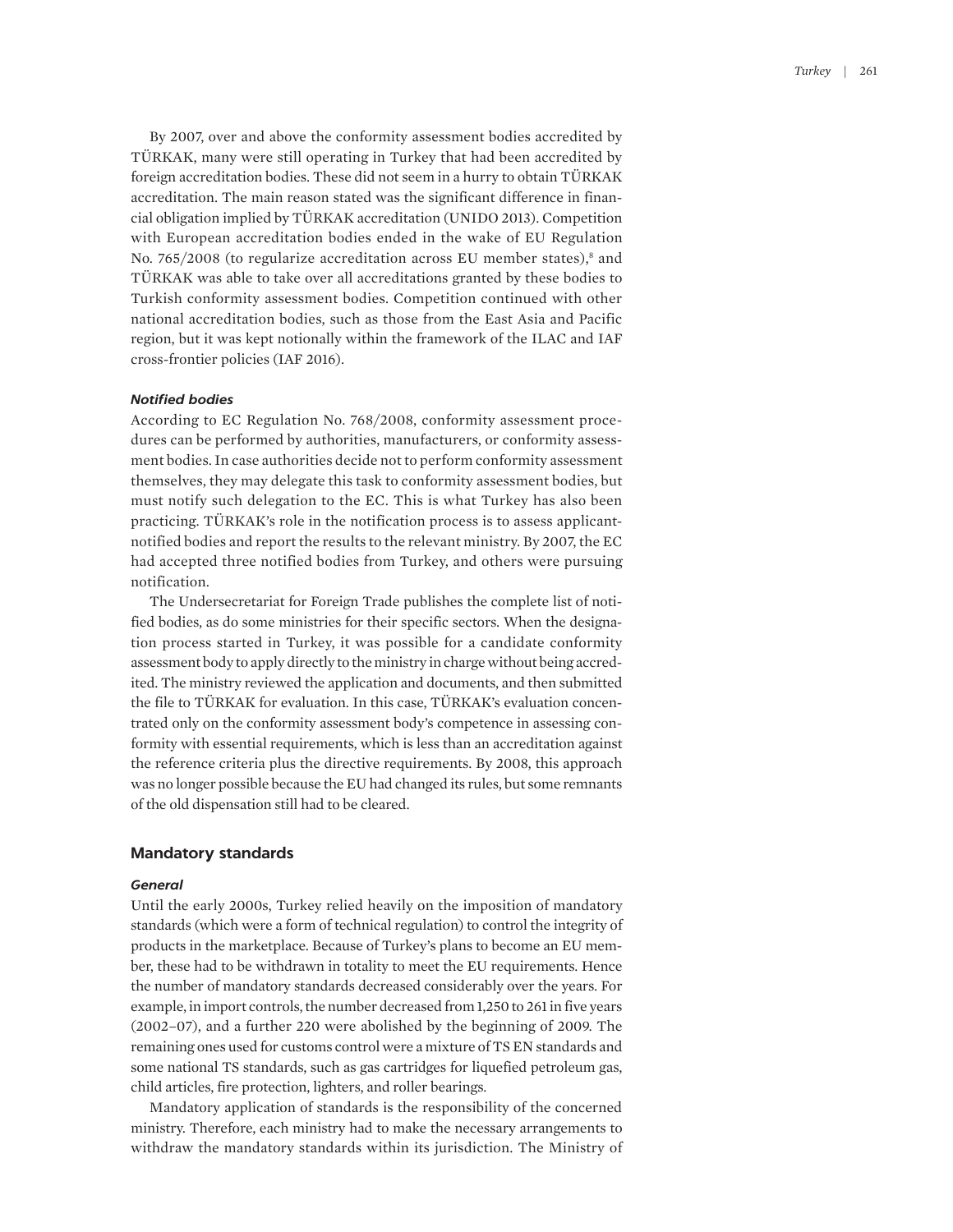Industry and Trade was in charge of coordinating all information on this matter and informing the stakeholders. The TSE facilitated this process by informing the relevant ministry that the standard under mandatory implementation was revised and replaced by a European standard. Additionally, at the TSE website, superseded Turkish standards under mandatory implementation were shown as "withdrawn" with an "Important Notice" stating, "The standard is withdrawn even if it is in mandatory implementation."

#### *European Directives*

By 2007, the responsibility for implementation of the EU Directives had been officially allocated to specific ministries, for example:

- *Ministry of Industry and Trade* is responsible for directives in the fields of motor vehicles, agricultural and forestry tractors, legal metrology, electrical risk and electrical equipment, pressurized equipment, and other manufactured product groups.
- *Information and Communication Technologies Authority* is a member of the European Telecommunication Standards Institute (ETSI) and the International Telecommunication Union (ITU). All ETSI standards are transposed and published by the TSE as TS ETS standards.
- *Ministry of Health* is responsible for the harmonization of the following directives (both old and New Approach): safety of toys, medical devices, cosmetic products, detergents, chemicals and their safe use, and ionizing radiation.
- *Ministry of Agriculture and Rural Affairs* is in charge of Codex Alimentarius Commission (CAC) standards. The Turkish Food Codex is prepared by the National Food Codex Commission and its subcommittees. As soon as the specifications prepared by the Codex Alimentarius are adopted by the Turkish Codex Committee, they are made applicable to the market.
- *Undersecretariat for Maritime Affairs* is in charge of directives on recreational crafts, marine equipment, and noise and exhaust emission measurement of the same.
- *Ministry of Public Works and Settlement* is responsible for the implementation of the directive on construction products. This, however, has not been fully implemented—and approximately 40 mandatory standards are still in place.
- *Ministry of Labour and Social Security* is in charge of the directive on personal protective equipment and on the protection of the health and safety of workers from the risks related to chemical agents. Most standards in use are ISO and EN standards.

## *Import inspection*

Inspectors of the Directorate General Standardization, a directorate of the Undersecretariat for Foreign Trade, dealt with quality control of more than 140 agricultural produces and products such as fresh fruits and vegetables, edible oils, dry and dried produces, and pulses. The inspectors were conducting inspections of these commodities according to 80 TS standards. These standards were mandatory on both the export and import levels. They corresponded, for example, to the United Nations Economic Commission for Europe (UNECE) or CAC standards for fresh fruits and vegetables as well as dry and dried products, and the inspections were performed in accordance with OECD Scheme recommendations. These were to be withdrawn once the EU Directives were established.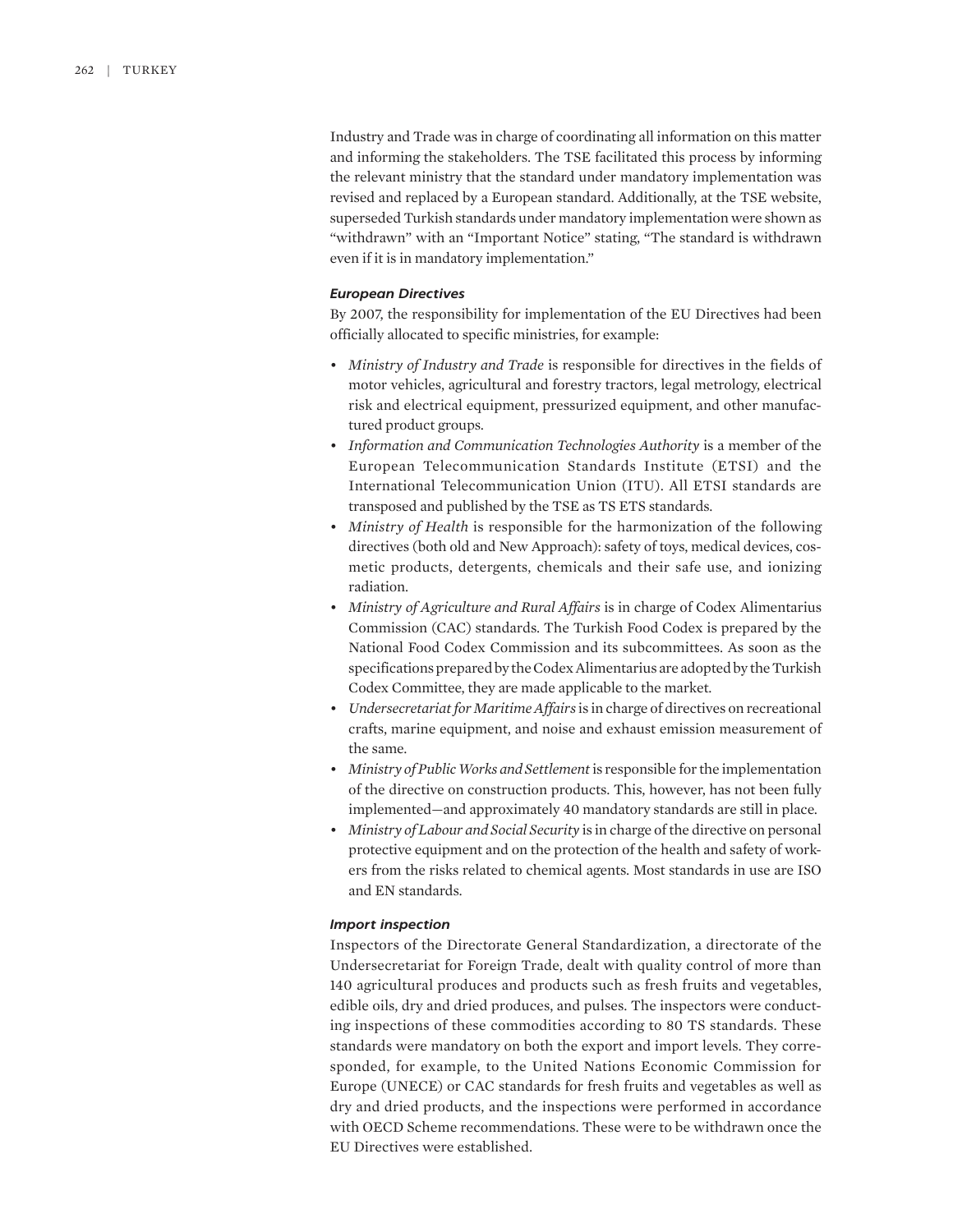## **Market surveillance**

With the transition from the existing system of mandatory standards to the new system of EU technical legislation combined with voluntary standards, the Ministry of Industry and Trade, among others, was confronted with some new and challenging tasks. Implementation of mandatory standards was basically a premarket control system, whereas EU technical legislation relies heavily on in-market surveillance to check the compliance of products with essential requirements. The ministry's organization had to be restructured so that its responsibilities and tasks related to the transposition, preparation, and implementation of technical legislation were in line with European and international requirements. A "twinning project" between the German Federal Ministry of Economic Affairs and Technology (BMWi)<sup>9</sup> and the Turkish Ministry of Industry and Trade was implemented to address these challenges (BMWi 2008).

The most serious deficiency probably concerned the lack of experienced and qualified staff equipped with the necessary means and tools. New and existing personnel in both the central and provincial offices had to be trained. The training needs varied from technical assistance to consultancy on the administrative and practical issues of implementing the *acquis communautaire* of the EU. Coordination and cooperation between the Ministry of Labour and the Ministry of Industry and Trade in the field of inspections of industrial enterprises was another issue that was worked out in the short run. Furthermore, a proactive market surveillance policy and improved coordination between the various directorates general of the ministry were needed.

## **Conformity assessment**

By 2008, conformity assessment—as a means of demonstrating that only safe products are put on the market—was slowly being appreciated by the business community in Turkey. Council Decision No. 1/2006 to implement the final phase of Turkey's Customs Union with the EU,<sup>10</sup> which permitted the designation of notified bodies from Turkey, opened up opportunities to trade with the EU. The number of notified bodies had increased since 2006, but Turkey still lagged behind small nations such as Romania. Despite this progress, there were still many gaps; for example, there were no notified bodies for the EU's Low Voltage Directive or Electromagnetic Compatibility Directive. The scope of coverage also needed to be increased.

A conformity assessment body needed accreditation from TÜRKAK based on the relevant accreditation standards as well as the relevant ministry's approval before it could be designated and notified to the EC and other member states. However, in some sectors, conformity assessment bodies felt TÜRKAK did not have the competence to assess them against the directives, and hence relevant ministries assisted TÜRKAK in the technical aspects. It was felt that TÜRKAK should be able to engage independent expertise, rather than giving the impression of a governmental group conducting the assessment.

## *Certification marks*

By 2010, two other product certification marks besides the regulatory Conformité Européenne (CE) marking—the G mark and the TSE mark—were still in common use in Turkey. This led to confusion, and the two marks were in some cases applied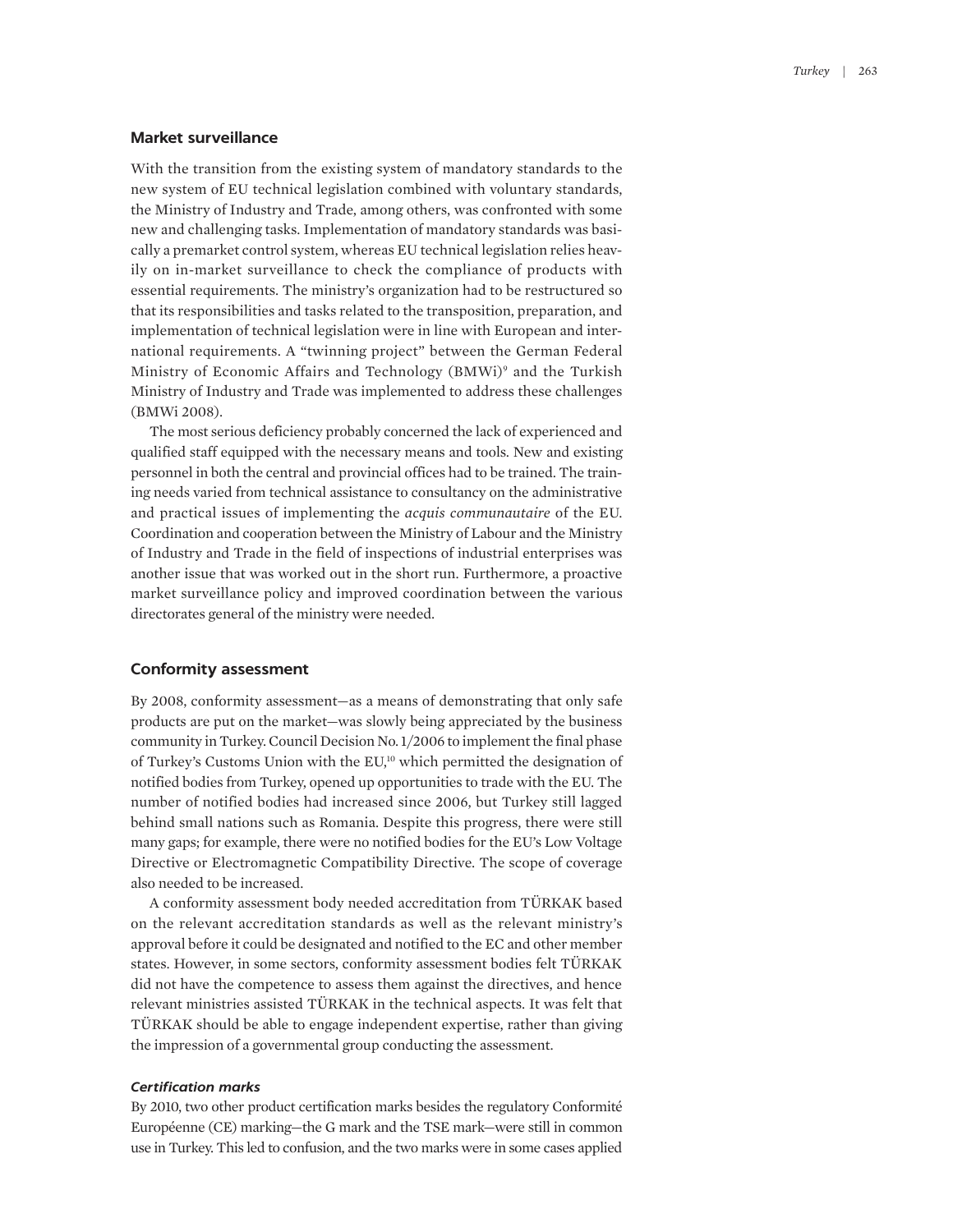in conflict with European law, which states that only the CE marking is legally required to indicate conformity with the essential safety requirements of products.

- *The CE marking* is the demonstration of compliance with the appropriate EU Directive in terms of standards and conformity assessment procedures, and it is affixed by the manufacturer or supplier once all conformity assessment requirements stated by the relevant directive have been fulfilled.<sup>11</sup>
- *The G mark* (the Gulf Mark used in Gulf Coordinating Council [GCC] member countries) on construction products was introduced by the Ministry of Public Works and Settlements in 2008 as a national, compulsory safety mark for products that were not in the harmonized area or where CE marking could not be applied. Once the EU Construction Products Directive was implemented, the G mark should have been abolished where the directive applied. On the other hand, in a nonharmonized area, there may be a use for a national mark. However, the situation in Turkey gave rise to confusion among both conformity assessment bodies and end users, and the Turkish authorities were under pressure to present convincing arguments for the continued use of the G mark.
- *The TSE mark* is a quality mark given by TSE Certification that enjoyed considerable visibility and respect in Turkey. In this respect, the TSE mark is similar to the multitude of national marks that prevail in European markets. However, it was not clarified even by the TSE how the scope of the TSE mark differed from, especially, the CE marking. The EC is quite clear that there should be no confusion with the CE marking. Other marks are permissible as long as they do not purport to be equal to the CE marking. The TSE still had some public enlightenment to conduct in this regard.

## *Laboratories*

By 2008, there was an extensive network of laboratories to cater to the needs of most industrial and food products. However, there were tensions between the private sector laboratories and the relevant ministries. The authorities showed a preference for the work to be done in their own laboratories, even when they were stretched to accommodate the testing. The private laboratories claimed that they were just as competent as the public laboratories, if not more so. They had highly qualified and trained staffs who are well versed in the necessary testing procedures. The staffs respected confidentiality and impartiality, and the testing was done independently of any knowledge of the source of the sample. Their equipment was modern, and they had the capacity. The laboratories invariably had TÜRKAK accreditation. Despite these credentials, they felt left out or picked up disproportionately less work.

#### *System certification*

Quality management system certification, especially ISO 9001 ("Quality Management Systems-Requirements"), was in place in Turkish society.<sup>12</sup> However, public procurement rules emphasizing ISO 9001 may have, perhaps unintentionally, opened up the market to low-quality certificates being awarded, with certified entities not in full conformity with the requirements. Authorities needed to become more vigilant in their selection of certification bodies. Environmental management system certification to ISO 14001 ("Environmental Management Systems-Requirements with Guidance for Use")<sup>13</sup> and occupational health and safety via OHSAS 18001 ("Occupational Health and Safety Management")<sup>14</sup> were commonly in use in major enterprises but not so widespread in SMEs. These needed to be promoted.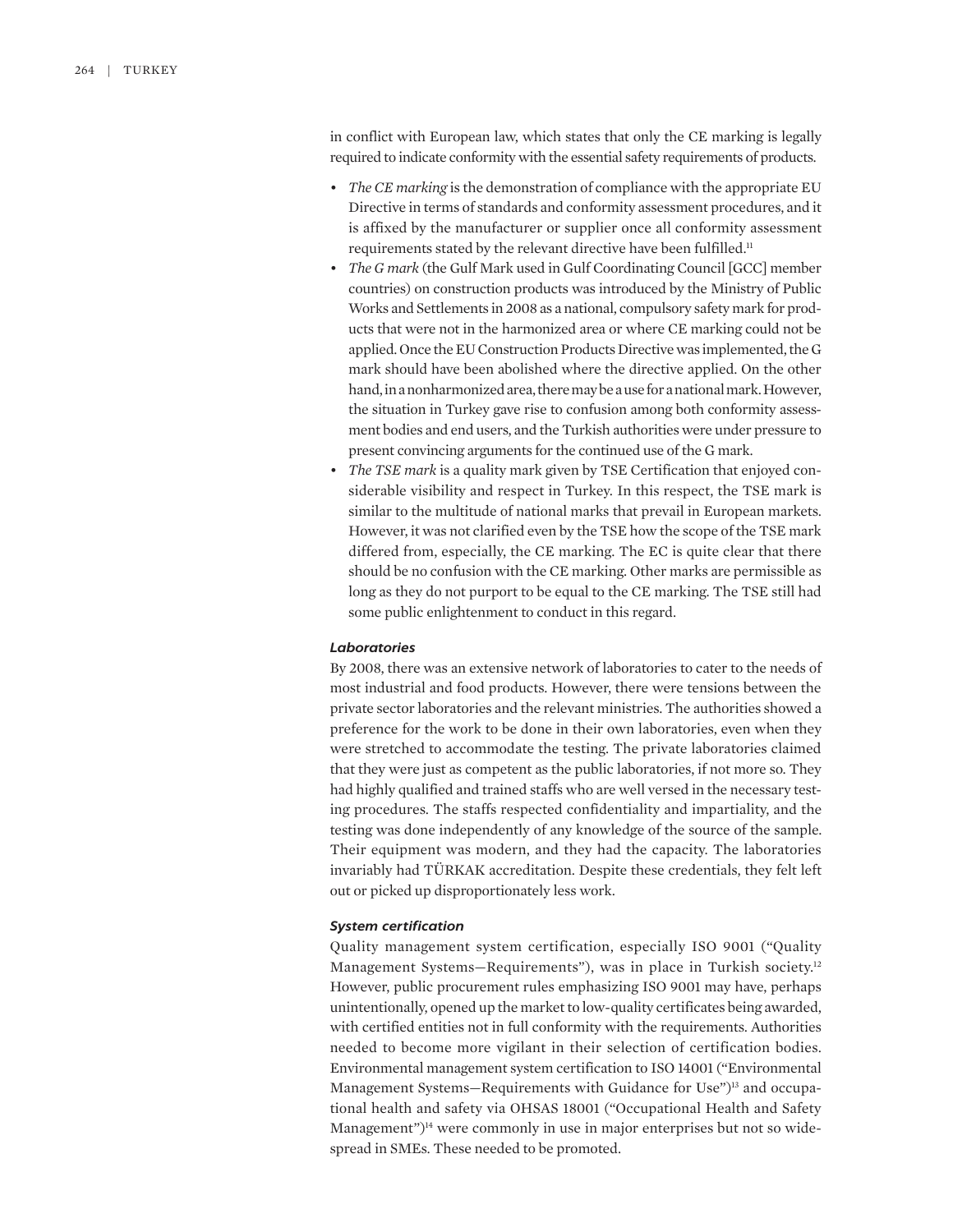## **PROJECT DESIGN AND IMPLEMENTATION**

Not all the outcomes were the result of specific projects supported through outside interventions. Quite a few successes were achieved by Turkish efforts within the relevant ministries. This section details some of the main projects as facets of an overall approach coordinated by the Undersecretariat for Foreign Trade.

## **Standards**

To support Turkey, and in particular the TSE, the EU funded a technical assistance project through a grant from EuropeAid's Mediterranean Countries and the Middle East (MEDA) program, named Support to Standardisation Activities in Turkey, with the following objectives:

- *Provide technical assistance to the TSE* to contribute to the progressive alignment of national legislation and to implement the European requirements
- *Provide training to TSE staff* to enable them to become familiar and conversant with internal regulations and procedures of the European organizations CEN and CENELEC
- *Provide training of trainers* to a small team of TSE staff and some selected external consultants to enable them to work independently and train their colleagues after the completion of the project (transfer of know-how).

The project had a budget of  $\epsilon$ 750,000, ran from 2005 to 2007, and was implemented by a consortium of four EU national standards bodies: the French Standardization Association (AFNOR), the Spanish Association for Standardization and Certification (AENOR), the German Institute for Standardization (DIN), and the Austrian Standards Institute (ÖN).

## **Mandatory standards**

In 2000, the situation regarding mandatory standards was of real concern for Turkey's EU accession plans in several ways:

- The number of mandatory standards was high, but it was difficult to obtain precise statistics, and the number of mandatory standards differed according to sources (the ministries or the TSE).
- These standards existed in many sectors, including those covered by the EU New Approach Directives.
- The standards were perceived as the main technical obstacle to importing industrial products from foreign countries, particularly European countries.
- The TSE bore a large responsibility for the situation because the Technical Board of the TSE recommended to the ministries concerned the standards to be promulgated as mandatory. The TSE was also responsible for verifying conformity with mandatory standards for import control.

To address the situation, the Undersecretariat for Foreign Trade decided the following:

• The ministries concerned should reexamine all mandatory standards within their fields of competence in order to withdraw or maintain them, depending on the developments in progress—such as implementation of a New Approach Directive, obsolescence of the standard, revision of the TS standard following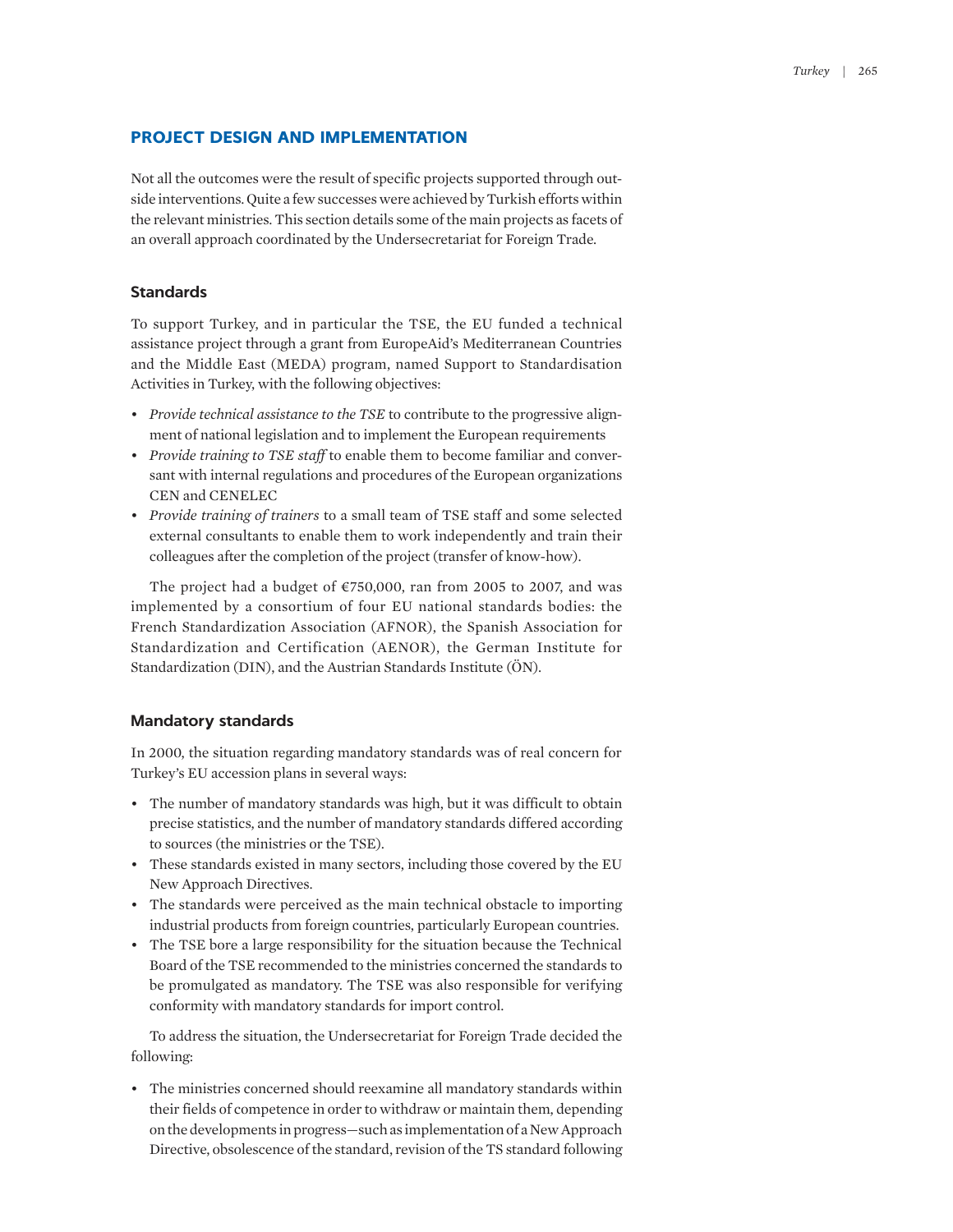the approval of the corresponding EN or ISO standard, and so on. The Ministry of Industry and Trade, which was in charge of approximately 80 percent of the mandatory standards, set up a working group at the end of 2004 in cooperation with the TSE and prepared a plan for withdrawal of mandatory standards within its field of competence.

- The TSE Technical Board would no longer give any opinion on the mandatory application of a standard. Only the ministry in charge would have the responsibility for both the possible initiative and the decision, and the TSE would be excluded from the decision-making process.
- The list of mandatory standards—as established every year by the Undersecretariat for Foreign Trade in liaison with the other ministries for import control—would serve as a reference for the follow-up of all relevant actions.

The application of these decisions resulted in an important reduction in the number of mandatory standards (figure 1). Generally speaking, the trend for reduction was continuous—from 1,250 in 2002, to 777 in 2004, 683 in 2005, and finally a drastic cut in 2006, to 261. In the New Approach sectors, 29 standards were still mandatory toward the end of 2006. The Undersecretariat for Foreign Trade envisaged that these standards would be deleted from the list at the beginning of 2007. Hence, the situation concerning mandatory standards at the end of 2006 was as follows:

• *In the food sector,* 69 standards were still mandatory. These standards dealt with fruit and vegetables for which no European standards existed. Moreover, the national TS standards transposed the specifications of the Codex Alimentarius.



## **FIGURE 1 Number of mandatory standards in Turkey, 2002–06**

*Source:* CEN 2007.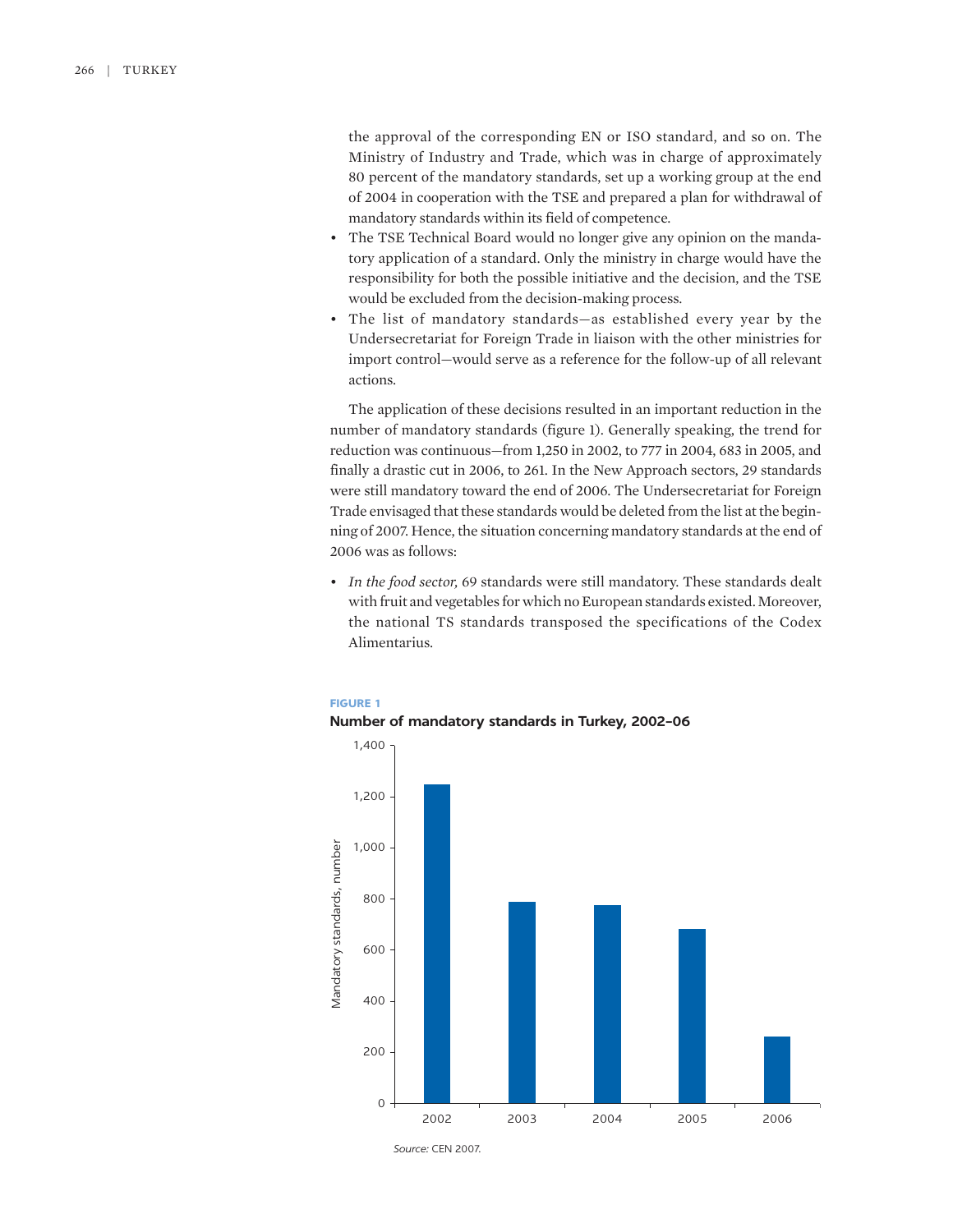• *In the other sectors,* there were 163 mandatory standards. Of these, 108 standards were more or less old and purely national, whereas 55 standards were the transposition of European or ISO/IEC standards. These standards dealt with a lot of sectors: industrial equipment, automotive, road, and electrical equipment.

A study involving ministries to determine the sector distribution of remaining mandatory standards and to facilitate the repeal of the mandatory application of these standards was thereafter launched. In general, all of these changes were accepted by the relevant ministries, and suppliers got a year to change to the new TS EN standard. In special circumstances this could be extended to up to three years. The ministry inspectorates ensured that the new standards were met by the suppliers.

## **Market surveillance**

A twinning project between the BMWi and the Turkish Ministry of Industry and Trade was initiated to strengthen the Turkish ministry's capacity to establish an effective market surveillance system for the implementation of relevant EU Directives. The project was implemented from September 2006 to May 2008, with an investment of €1.297 million from the German side.

## *Project objectives*

The main purpose of the project was to strengthen the capacity of the Ministry of Industry and Trade for market surveillance in the areas of textiles, civil explosives, protective equipment used in explosive environment, appliances burning gaseous fuels, nonautomatic weighing instruments, legal metrology and prepackaging, new hot boilers, and elevators in relation to the relevant EU Directives (BMWi 2008). The project was subdivided into three components.

**Project inception (Component 1).** After a public workshop with stakeholders to describe the project, an intensive benchmark study was conducted within the relevant directorates general of the Ministry of Industry and Trade to determine the available resources and deficiencies. The benchmark study led to farreaching recommendations in four areas:

- *Organization:* (a) Reorganization of the ministry's structure to align it with responsibilities and better market surveillance; (b) establishment of a formal coordination system between the central and provincial offices; and (c) inspector identity cards to identify them during their inspections
- *Procedures:* (a) Communication of annual reports on the ministry level to the public; (b) extensive coordination of ministry resources; (c) revision of strategy and annual plans on the basis of inspection data; (d) development of specialized sectoral checklists to help inspectors in their daily work; (e) strengthening of relations with Customs; (f) precise definition of the competence of inspectors; (g) definition of decisions on critical issues like banning sales or withdrawing or stopping operation; (h) establishment of a procedure to subcontract laboratories; and (i) establishment of a cooperative method of inspection, including awareness and information (imposing a fine should always be the last step)
- *Equipment:* (a) Provision of required information technology (IT) equipment, cameras, and other tools for inspectors; and (b) establishment of a database for proper communication.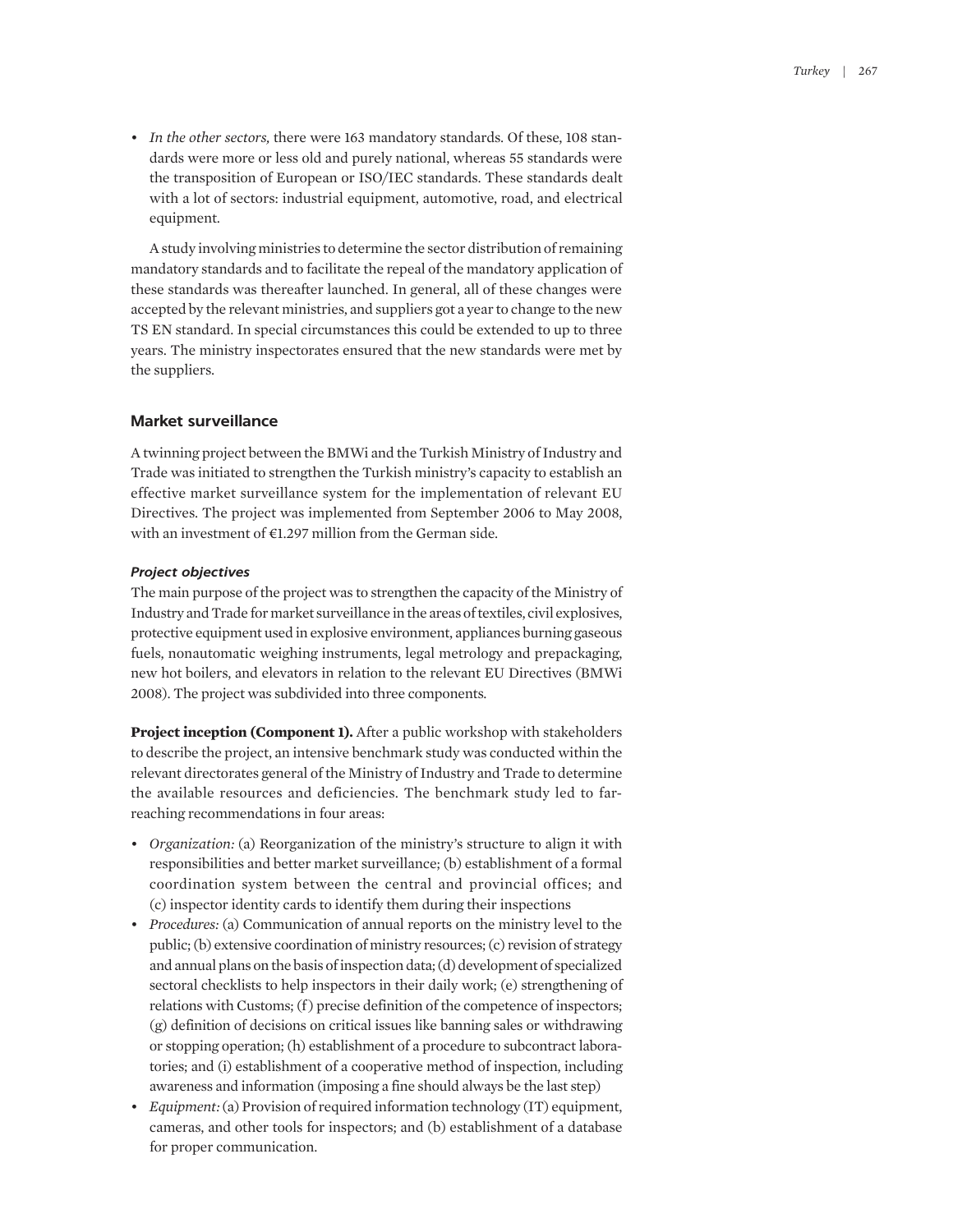• *Special sector recommendations:* Recommendations regarding the inspection of elevators, civil explosives, and legal metrology, despite the understanding that the EU Measuring Instruments Directive would take some time to be transposed and implemented in Turkey. Legal metrology at that stage was rather weak and would become the subject of later EU-funded development projects.

**Training (Component 2).** The training component of the project consisted of four subcomponents: (a) identifying the training needs and designing the "train the trainers" program, (b) training the trainers, (c) designing the training program for inspectors, and ultimately (d) training the inspectors.

Initially 40 trainers were scheduled to participate, but this number was increased to 74 at the request of the beneficiary. The training of the trainers was provided on a directive-by-directive basis. These included civil explosives, gas appliances, elevators, and textiles. Training in a general sense was also provided for legal metrology, but detailed training in this area was not possible because the ministry's organizational structure was not yet supportive of the implementation of the EU Measuring Instruments Directive.

The project provided for 400 inspectors to be trained. In the end, a total of 656 inspectors participated in a program that dealt with each of the relevant directives separately. The trainers who had been previously trained instructed the inspectors under the watchful eyes of German experts. In this way, the efficacy of the trainers could also be evaluated. The training was not confined to theoretical training but continued at a practical level in the marketplace.

**Enhanced enforcement of relevant EU Directives (Component 3).** To ensure the sustainability of the project, the main activities carried out were the following:

- *Establishment of cooperation between the market surveillance and conformity assessment bodies* to strengthen the position of national manufacturers. This was an activity that would have to be advanced through the sectoral committees set up by the Ministry of Industry and Trade after the project.
- *Seminars to raise awareness* were a precursor to the future transposition and implementation of the General Product Safety Directive, which applies in the absence of specific European regulations on safety of certain product categories. Seminars were held in Ankara and Istanbul to explain the differences between this directive and the others focused on specific products.
- *Study tours to demonstrate market surveillance activities* as they were implemented in Germany were organized in 2007 and 2008, again organized on a directive-by-directive basis. Among the German entities visited were ministries, metrology and standards bodies, governmental bodies, producers, traders, users of equipment, and trade fairs.

#### *Project outcomes*

During the 18-month implementation period of the project, significant progress was realized in the effectiveness of market surveillance activities.

The Ministry of Industry and Trade had transposed and implemented all relevant European Directives covered by the project except the Measuring Instruments Directive. For the latter, transposition studies were initiated. Changes in the organization of the Directorate General Measurements and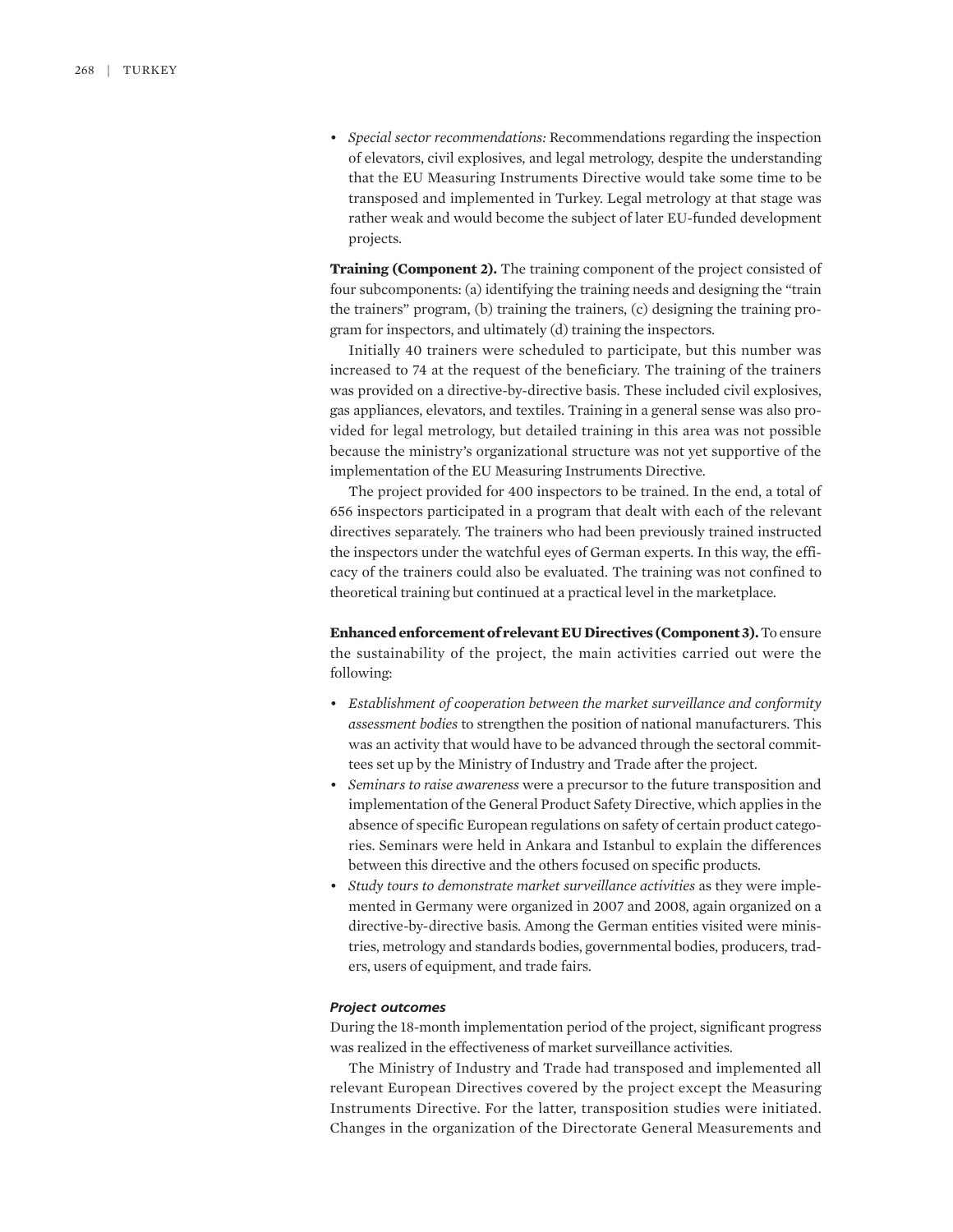Standards—changes that were proposed by the project—were implemented, namely moving the related responsibilities of the directives other than those on legal metrology from the Directorate General Measurement and Standards to the Directorate General Industry and the Directorate General Consumer Protection.

The capacity of the ministry and the provincial offices was raised considerably, leading to more effective market inspections, with a clear focus on conformity of products with the relevant EU Directives. The issue of product safety became central to market surveillance activities rather than mandatory product certification. This not only enhanced the protection of consumers and users but also improved the competitiveness of industry, which is encouraged to market only safe products.

The most significant change in practical inspections was the shift from document-based inspection to product safety inspection, clearly focusing on product properties. Taking samples and subcontracting laboratories for evidence were procedures that inspectors were trained in to enable them to better assess the risk arising from nonconformities.

The project implementation went smoothly because of the active engagement of the Ministry of Industry and Trade staff and the high commitment of both the external experts and their Turkish counterparts. Changes of key staff did not have a negative effect the overall project implementation because of the high qualifications and commitment of their successors, who easily integrated themselves into the existing project structures and took the necessary steps to ensure the fulfillment of the key outcomes. The three-month extension proved to be useful to regain lost ground resulting from initial delays in getting activities started during the first year. Because of the concerted effort of both the German and Turkish sides, the project was able to be completed within the envisaged time frame, and all the benchmarks were reached, in many cases even exceeding initial expectations.

## **Accreditation**

To participate in international markets and for its envisaged accession to the EU, Turkey had to establish an internationally recognized accreditation body. This was of specific importance for the SME sector to access European markets. A project funded by Germany and implemented by PTB was agreed to in 1999 between the German Federal Ministry of Economic Cooperation and Development (BMZ) and the Turkish Undersecretariat for Foreign Trade. The project was worth €1.023 million and was planned for a period of five years, which at the end was extended by six months. The main objective of the project was to establish TÜRKAK as a fully operational national accreditation organization with increased use of accredited testing, calibration, and certification bodies by both the public and private sectors as a direct outcome thereof.

One of the major risks identified during the inception phase was the fact that TÜRKAK was not yet established, and there was initially some doubt as to whether the Turkish parliament would promulgate the necessary legislation in a timely manner. But the Turkish private sector actively pressured the politicians through Turkish business councils, and this effort, combined with impending EU accession negotiations, motivated the parliament to promulgate the necessary legislation in record time.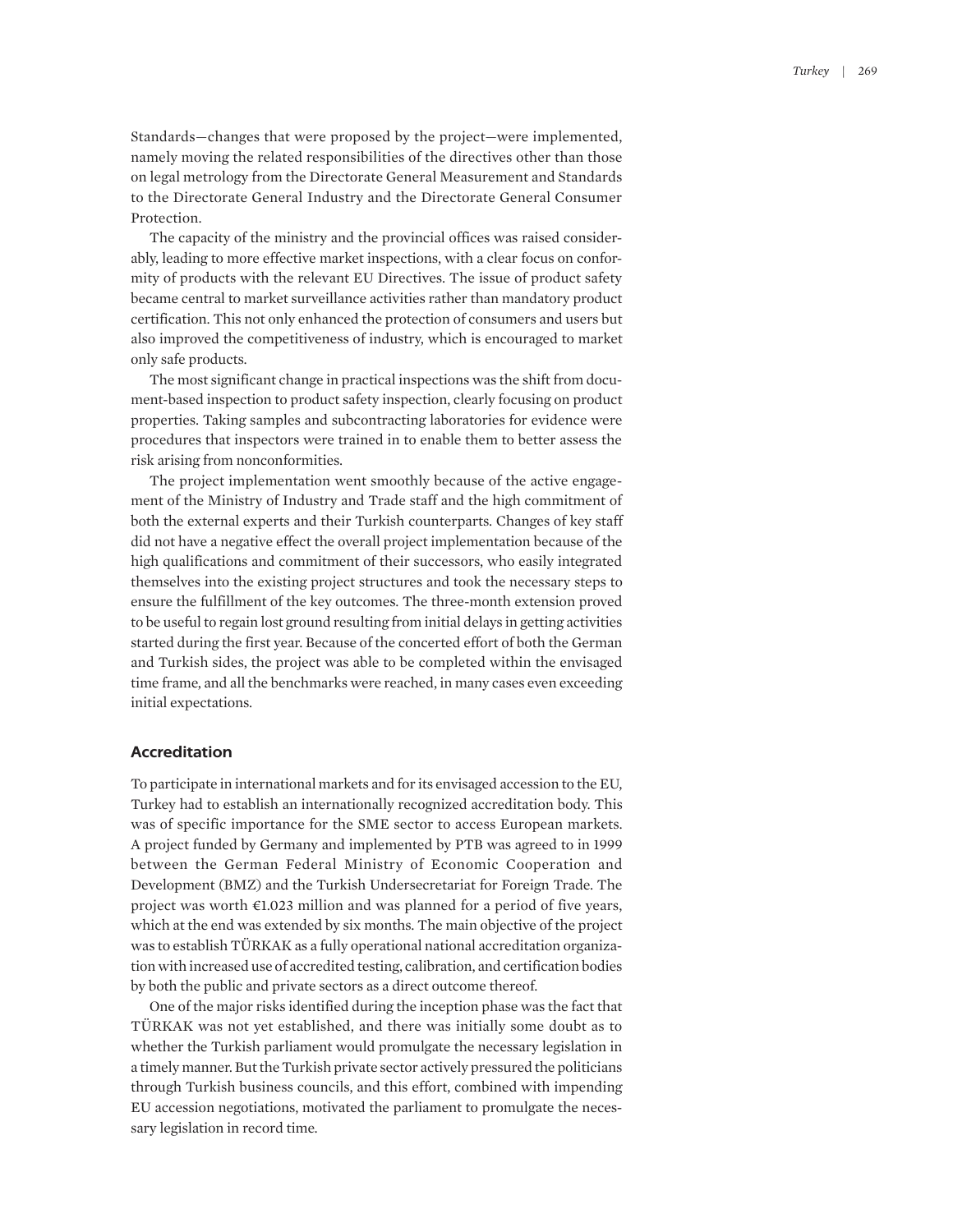## *Project output and indicators*

The overall project goal was a Turkish accreditation system established in accordance with international requirements and used extensively by economic operators. From the beginning of the project—initially coordinated by the Undersecretariat for Foreign Trade and later by the Ministry of Industry and Trade—several ministries and institutions were involved in the development of TÜRKAK. The project consisted of subprojects that were closely aligned, many of which were implemented in parallel:

- Revision and implementation of the TÜRKAK legislation
- Establishment of TÜRKAK steering committees and working groups
- Training and qualification of personnel
- Accreditation system rendered operational
- Advocacy in the public and private sectors
- International recognition.

The establishment of the accreditation system had a wide reach and affected civil servants; authorities; and interested parties from industry, trade, and consumer protection—over and above the many individuals in TÜRKAK, steering committees, and the personnel of organizations seeking accreditation.

The establishment and capacity building of TÜRKAK largely followed the agreed-upon planning. The project was initially overseen by a steering committee established by the Undersecretariat for Foreign Trade, but after the promulgation of the TÜRKAK legislation and the first meeting of the TÜRKAK General Assembly, the project's oversight was handed over to TÜRKAK. Two other accreditation bodies, the Accreditation Body in TSE (KAMK) and the Calibration Accreditation Body in UME (TKS), transferred their accredited entities to TÜRKAK, enabling it to become the sole accreditation body operating in Turkey. The project activities included consultancy regarding the organizational arrangements, recruitment and training of personnel, establishment of a pool of assessors, and application for EA membership, as well as support for organizations seeking accreditation—all of which were aligned with the urgent needs of the Turkish industry's calibration, testing, and certification requirements.

#### *Project results*

An increased understanding in the public and private sectors as well as by consumers and the media regarding the QI's role in economic development and consumer protection showed positive changes at a qualitative level. TÜRKAK was consistently seen as a "good for country" presence owing to an informative website, discussion forums, and a functioning complaints system. A wide range of stakeholders were reached through sector specific workshops, such as "Accreditation in the Medical Sector," "Systems, Standards, and Certification in Global Trade," and "CE-marking." The full support of important business and industry councils, with their large and wide-ranging memberships at various levels, provided TÜRKAK with a useful platform in the private sector. The looming EU accession negotiations also pushed political decision makers to instigate countrywide information campaigns with respect to the QI, consumer protection, and market surveillance.

In 2003, three years after the German-funded PTB project began, TÜRKAK became a full member of the EA and relevant EU structures. For the rest of the project, TÜRKAK's profile in these entities continued to increase.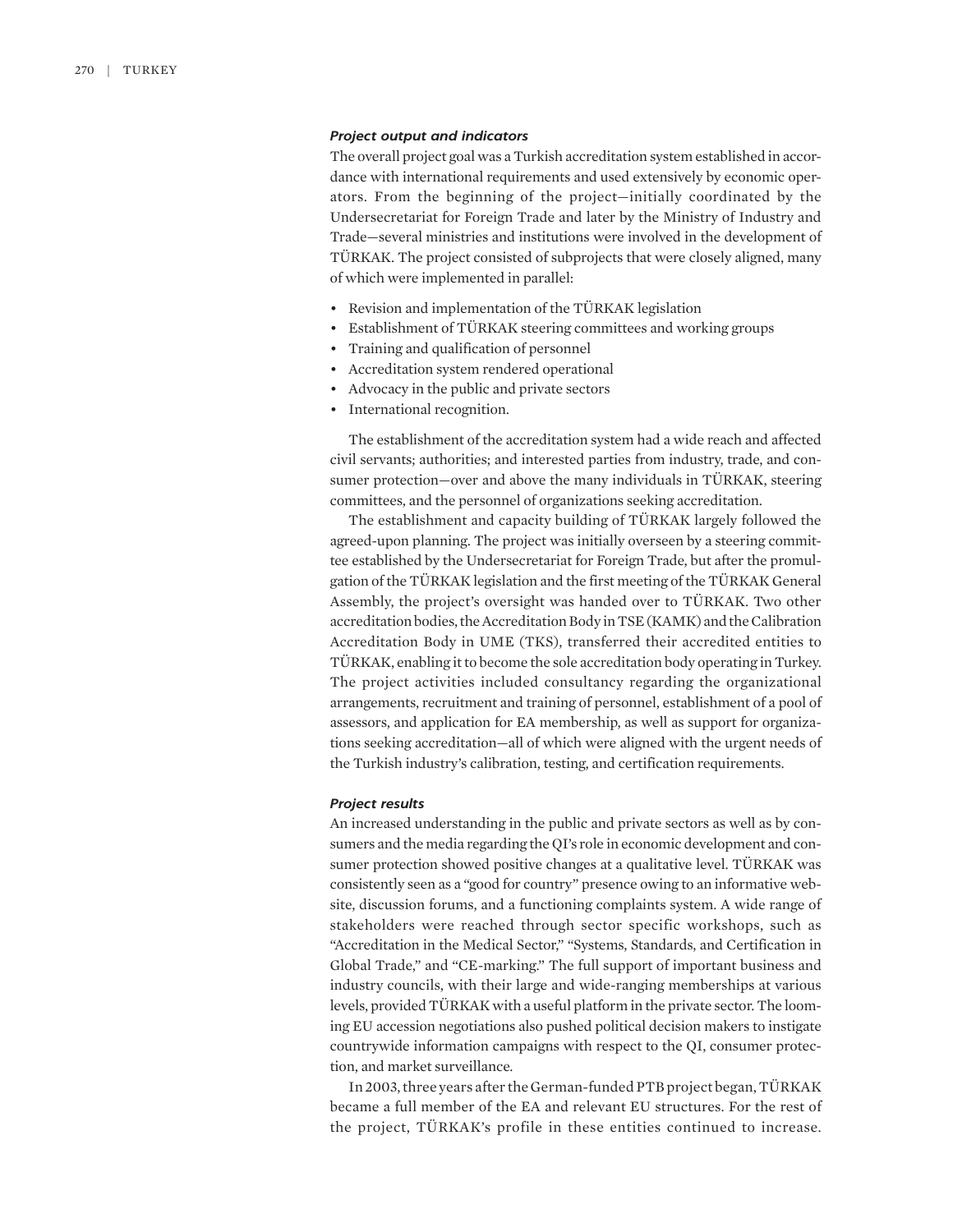This was an extraordinary achievement, because TÜRKAK did not even exist at the beginning of the project, and all its personnel had to be appointed and properly trained and qualified. A challenge regarding TÜRKAK's independence, due to the potential for political interference in its decision-making processes, was dealt with through an interim governmental directive. This interim directive was to be incorporated into the TÜRKAK legislation during its next revision.

The requests for accreditation from testing and calibration laboratories, management system certification bodies, and inspection bodies increased slowly at the beginning, but thereafter accelerated. Only the accreditation of product certification bodies did not fulfill expectations. In the first year of the project, a total of 7 entities were accredited; in the second year, 20; and in the third year, 56—a total of 83. By the end of the project in 2005, this number had risen to 118 accredited entities. This was ample evidence of the increased relevance of accreditation in the marketplace, but it also placed additional pressures on the available capacity of TÜRKAK.

## **STAKEHOLDERS AND THEIR ROLES**

Many stakeholders, especially public sector entities, were involved in the alignment of the Turkish QI and technical regulation system with EU requirements as a precursor to more intense negotiations for Turkish accession to EU membership.

## **Undersecretariat for Foreign Trade**

At the political level, the Undersecretariat for Foreign Trade in the Prime Ministry was the most important entity driving and coordinating change. Early on, it was given the overall responsibility for the implementation of the EU Directives relating to trade, which included those dealing with the QI and technical regulation. It was therefore mindful of the requirements Turkey had to fulfill. It promulgated the necessary legislation to initiate and facilitate this process, and it was responsible for the notification of conformity assessment bodies to the EC. It therefore used its powerful position in the Turkish government's organizational hierarchy to good effect to get other relevant ministries and QI organizations to cooperate and initiate far-reaching organizational reform where necessary.

### **Ministry of Industry and Trade**

The Ministry of Industry and Trade bore the brunt of the demise of the mandatory standards system and the implementation of the EU Directives. It had to reengineer its own organizational structure quite decisively to align it with new realities while also overseeing similar reengineering programs in the public standards and accreditation bodies. The support from ministry personnel was generally considered to be very high by development partners, and even when staff moved around, their replacements were of a high caliber and picked up the necessary knowledge and skills quite quickly.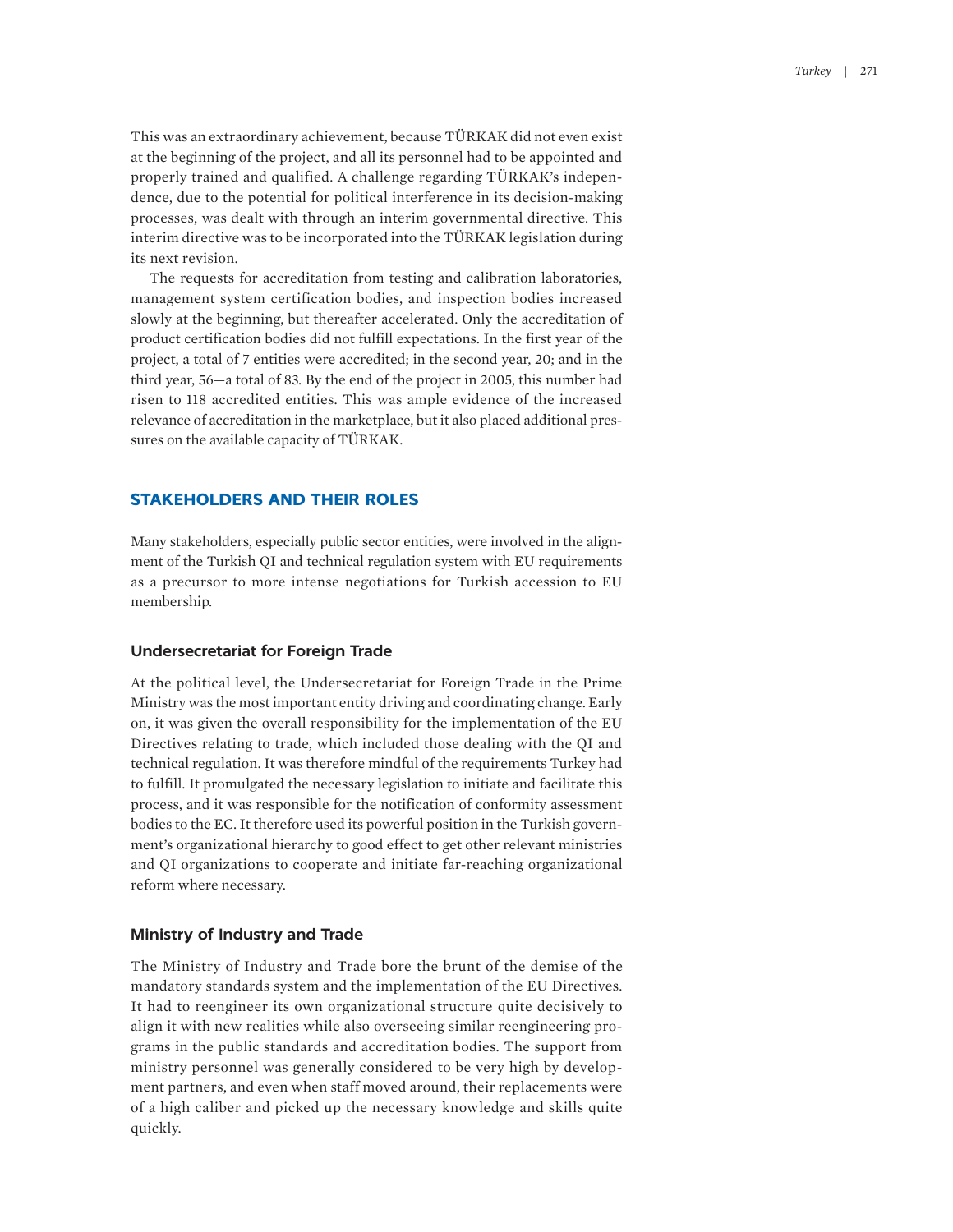## **Public sector QI institutions**

The TSE underwent two major changes: its standards development system was totally reengineered, and its function as a regulatory authority with respect to mandatory standards disappeared.

As for the UME, it was established already in 1992, even though metrology had a long history in Turkey going back to 1875 as a founding signatory to the Metre Convention. The UME moved into new laboratories in 1994. By 2002, it was already considered to meet EU requirements. Thereafter the UME broadened its activities to also include metrology in chemistry. All of these developments indicated a high engagement of its management and metrologists.

TÜRKAK, the third fundamental of the QI, was established in 1999. Thereafter things moved quickly during the 2000–05 German support project. Within only three years, TÜRKAK had achieved recognition in Europe through the EA and internationally in ILAC and the IAF. Again, this progress indicates high commitment by management and personnel.

#### **Private sector entities**

The private sector was very much aware of the need to align the QI and the technical regulation system with EU requirements because Turkish trade within the common market depended heavily on this. Hence, when the public sector was still dallying a bit regarding the development and promulgation of the necessary legislation, the private sector, through its influential business associations, was able to pressure politicians to move much more quickly. Likewise, the private sector embraced the liberalization of the conformity assessment business; as a result, many private sector laboratories and certification bodies were established and accredited after 1995, as indicated by the growing number of accredited facilities in the years since TÜRKAK's establishment in 1999—reaching 730 by mid-2016.

The broader alignment of the Turkish QI with the EU requirements would also not have happened if the private sector had not implemented formal quality management systems and had their products tested and certified on an increasing scale to enter the European markets. Therefore, the success story of the major reengineering and modernization of the Turkish QI and technical regulation system would not have been possible without the active participation of the private sector in pushing for reform as well as implementing its outcomes.

## **RESULTS ACHIEVED AND OUTCOMES**

The outcome of the decade of QI and technical regulation reform can be considered in two domains, albeit closely intertwined. The first is the modernization of Turkey's QI; and the second, even more profound, is the total reengineering of its technical regulation system.

## **Modernization of the Turkish QI**

**Standards.** In the development and publication of standards, Turkey had to align its practices with those of the EU. The TSE became a member of the CEN, CENELEC, and ETSI committee structures, and the EN standards progressively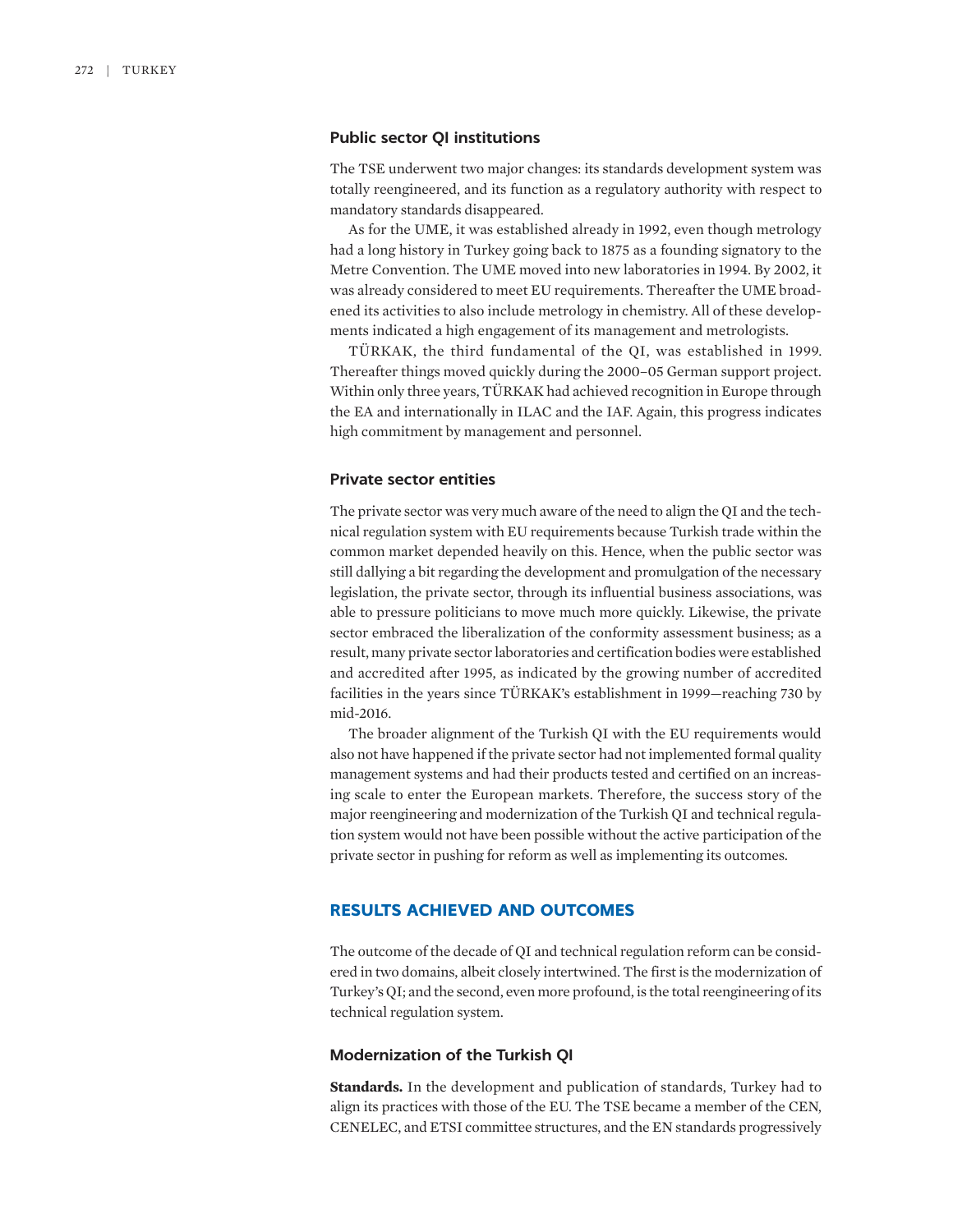replaced the indigenous Turkish standards. From 1995 to 2008, more than 90 percent of the EN standards had been adopted; that is, nearly half of the approximately 35,000 Turkish national standards were full adoptions of the EN standards.

The TSE also participated fully in the voting procedures of CEN, CENELEC, and ETSI even though Turkey was not yet an EU member; and although the Turkish vote did not count in the final approval of the EN standards, the country's votes were kept on record as evidence of its active participation. The TSE technical committee structures were also fully reengineered to provide for mirror committees to the CEN, CENELEC, and ETSI technical committees.

**Accreditation.** As for accreditation, Turkey established the national accreditation body, TÜRKAK, and gained European acceptance for it through the EA within less than five years, in 2006. This led to TÜRKAK's international recognition through ILAC and the IAF that same year. TÜRKAK was also able to increase the number of accredited facilities from only 7 in its first year of operation to 83 in its third year, growing to over 700 by 2016. Accreditation was therefore firmly established as a fundamental of Turkey's QI, and TÜRKAK was seen as an established and prominent accreditation body in the EU.

**Metrology.** As the third fundamental of the QI, development of the metrology system had a mixed result. As noted earlier, scientific metrology had a long tradition in Turkey, the country (then the Ottoman Empire) having been one of the original signatories to the Metre Convention in 1875. But after World War II, it had failed to keep up with developments until the 1990s.

The UME of Turkey was established in 1992, and by 1994 it moved into new buildings with ample space for laboratories. By 2003, the UME was already considered to meet EU requirements and became a member of EURAMET. The country's CMCs were progressively listed in the Key Comparison Database of the International Bureau of Weights and Measures (BIPM), ensuring international recognition of Turkey's metrology system. Metrology in chemistry was developed, and the UME is planning to become a major supplier of certified reference materials.

As for legal metrology, some progress had been achieved, but much still needed attention before it would be considered to be at the same level of development as scientific metrology. It was especially the new EU Measuring Instruments Directive that was still poorly understood and for which the technical and market surveillance infrastructure was still to be established.

## **Reengineering of the technical regulation system**

Before 1995, the Turkish technical regulation system was typical of systems that developed over time without policy guidance; in other words, each ministry developed and implemented technical regulations as it saw fit. Worse, the Turkish system was based largely on mandatory standards, a system that operated on a premarket approval system for products falling within the scope of these mandatory standards. This system, although favored by many low- and middle-income countries because of its simplicity from an operational perspective, became a major stumbling block to trade.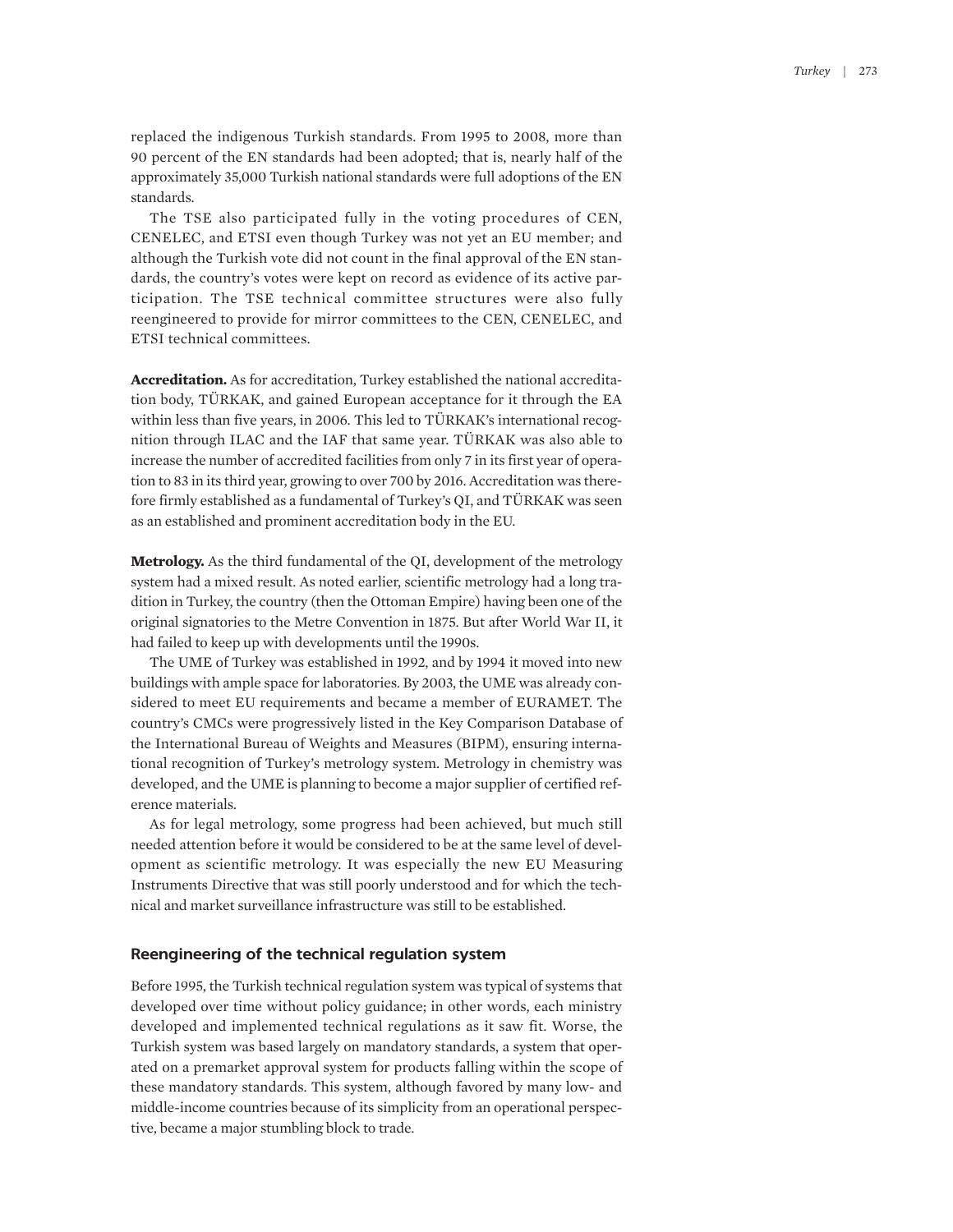Anecdotal evidence would suggest that the regulatory authority, usually the national standards body, is prone to rent-seeking practices—for example, payment by suppliers is secured by law through a levy and for the mandatory product certification scheme, without the regulatory authority necessarily providing proper service. Other negatives of this system include (a) the propensity of the standards body to pursue the development of standards to be used as mandatory standards, rather than providing standards according to the actual needs of industry; and (b) the retesting of especially imported products in order to keep the laboratories of the national standards body busy.

Turkey, as a precursor to its negotiations on EU membership, had to reengineer the system of mandatory standards in its totality. The mandatory standards had to be replaced by the EU Directives, in which the technical regulation provides for essential requirements only. The technical requirements are provided for in harmonized EN standards that remain voluntary, and conformity assessment services can be offered by a number of designated technically competent bodies—the "notified bodies."

This reengineering had a profound impact on the finances of the national standards body, the TSE, which lost the income from mandatory testing and certification and had to compete in the marketplace with other notified conformity assessment bodies. In all, nearly 1,500 mandatory standards were withdrawn and replaced by EU Directives, and the mandatory premarket product certification system was totally replaced by an in-market surveillance system.

## **PROBLEMS ENCOUNTERED: CHALLENGES AND ISSUES**

It is difficult to move from a system of absolute control to a system whereby the market is allowed to play an important part in the QI, and especially in the technical regulation regime. The propensity of some state organs that wished to control everything therefore led to most of the problems or challenges that were encountered.

## **Draft law for creating TÜRLAK, potentially weakening TÜRKAK**

A project that started as an inventory of public laboratories soon morphed into one that sought to control all laboratories. Initially a database of just over 1,000 public sector laboratories was established, and work was started to increase the efficiency of public service conformity assessment bodies. This project changed direction, and a draft law was circulated whereby all laboratories, public or private, wishing to operate in Turkey would have to be registered by the to-be-established Turkish Laboratory Agency (TÜRLAK), even if they had been accredited by TÜRKAK. The functions of TÜRLAK in many instances duplicated those of TÜRKAK.

If this draft law had been allowed to pass the parliament, it would have set up an organization that would have been in direct competition with TÜRKAK on the Turkish market. Furthermore, the law would have given TÜRLAK powers that would have allowed it to act as an accreditation body without meeting the requirements of international standards. This would have damaged not only TÜRKAK but also the whole Turkish conformity assessment system that had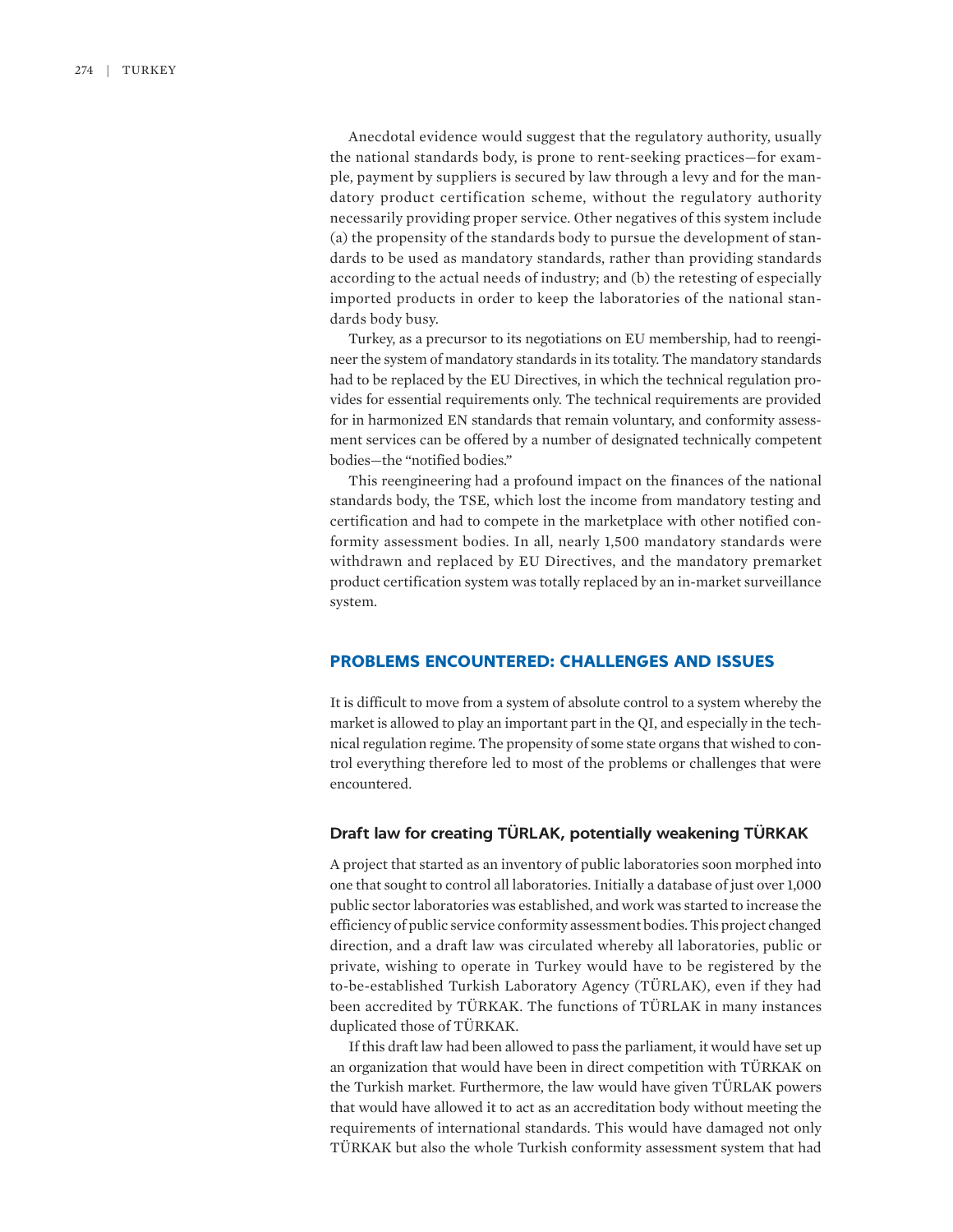taken so much time and energy to build, and it would have confused a market that had only started learning the EU rules properly. The draft law was shelved after EU interventions.

#### **Push needed to expedite accreditation legislation**

At the start of the German project to build capacity in accreditation, TÜRKAK had not even been established by law. Parliament was rather lax in considering the draft legislation, and all indications were that it would take a few years to promulgate it. The business community, however, was able to harness its powerful lobbies and create enough pressure for parliament to consider and promulgate the accreditation legislation in record time.

## **Lack of capacity in legal metrology**

The responsibilities for legal metrology are decentralized, with public entities at both the national and provincial levels responsible. Coordination of such a decentralized system is always challenging. Over and above the coordination issues, further uncertainty stemmed from a lack of metrology skills, generally lax oversight over the implementation of the requirements in the market, and the imminent transposition and implementation of the Measuring Instruments Directive of the EU. This directive's approach to legal metrology differed from the classic weights-and-measures controls practiced by most countries, and its modalities were not understood by the relevant authorities in Turkey.

The results were great uncertainty and a lack of progress in spite of much effort invested to streamline legal metrology—so much so that the private sector became alarmed that Turkey would be overrun by other European-based legal metrology notified bodies once the directive finally replaced all national systems by 2016, to the detriment of the local metrology industry. A major support program funded by the EU was planned, and it was hoped that this would alleviate the situation to large extent.

## **KEY SUCCESS FACTORS AND LESSONS LEARNED**

The major success factors and lessons learned throughout both Turkish and foreign project implementation came down to one overarching lesson: it takes leadership to attain success (figure 2).

**Political leadership**. The undeniable driver of the profound QI and technical regulation system reengineering in Turkey was obviously Turkey's quest to become an EU member. This meant the full-scale, demonstrable adoption and implementation of the *acquis communautaire* of the EU. The Turkish government allocated the overall coordination and responsibility for this activity regarding the QI and technical regulations to the Undersecretariat for Foreign Trade in the Prime Ministry. This was key to the success of the whole endeavor because this undersecretariat was a governmental heavyweight able to ensure that ministries and other public sector entities implemented the radical changes as required. It is doubtful whether the Ministry of Industry and Trade, or any other ministry, would have been able to do so as successfully as the Undersecretariat for Foreign Trade.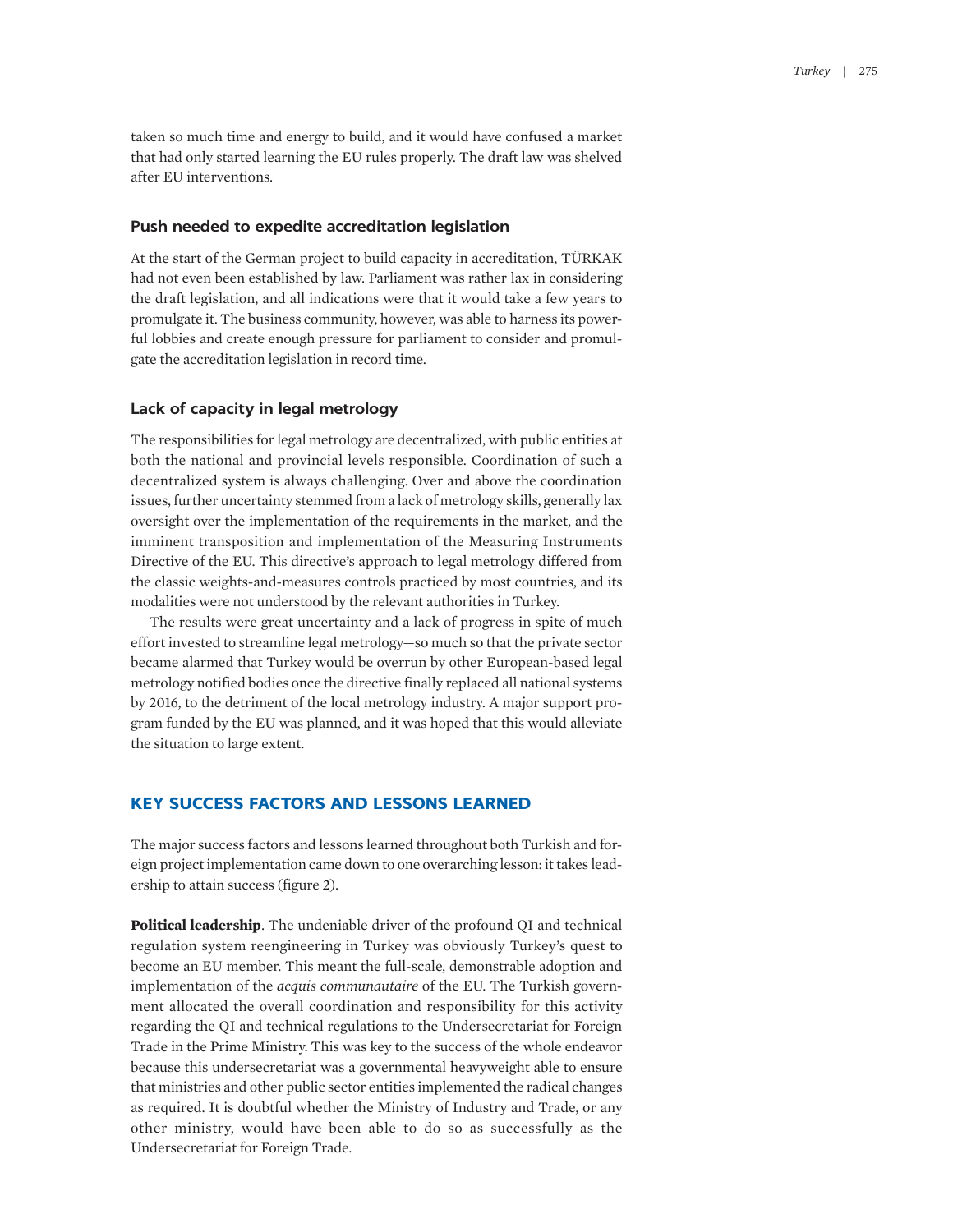## **FIGURE 2**



#### **Timeline of the Turkish QI development and notable milestones, 1995–2011**

*Note:* AENOR = Spanish Association for Standardization and Certification; AFNOR = French Standardization Association; DIN = German Institute for Standardization; EA = European co-operation for Accreditation; EU = European Union; ÖN = Austrian Standards Institute; PTB = National Metrology Institute of Germany; QI = quality infrastructure; TÜRKAK = Turkish Accreditation Agency; UME = National Metrology Institute.

**Private sector involvement.** The private sector, as one of the main beneficiaries of Turkey's entry into EU markets, got involved by putting pressure on government bodies to expedite important measures such as the promulgation of relevant legislation. It did so through its powerful business associations, which politicians listened to. Later, the private sector was at the forefront of implementing the necessary requirements to satisfy EU regulatory authorities regarding product integrity, making full use of the standards, metrology, and accreditation infrastructure that was established. The private sector also made full use of the liberalization of the conformity assessment environment and established many calibration and testing laboratories as well as certification bodies. The state, except for the TSE, was no longer the main provider of such services.

**Skilled and dedicated personnel.** A successful QI and technical regulation system depends heavily on skilled personnel. And if they are also dedicated, things get done properly and quickly. This was certainly the case in Turkey in many instances. It was especially the donor community that commented favorably on the commitment and skills of the people involved from the Turkish side, even though they were moved around quite a bit within public entities because of the overall government reengineering exercises. New staff were mostly well educated, highly skilled, and committed to get on board quickly.

## **CONCLUSION**

Turkey made significant progress in the decade from 2000 to 2010 toward establishing a modern, market-based technical regulation regime to facilitate its accession to the EU and other international markets. Turkey has a functioning QI in place, comprising the Turkish Standards Institute (TSE), the Turkish Accreditation Agency (TÜRKAK), the National Metrology Institute (UME), and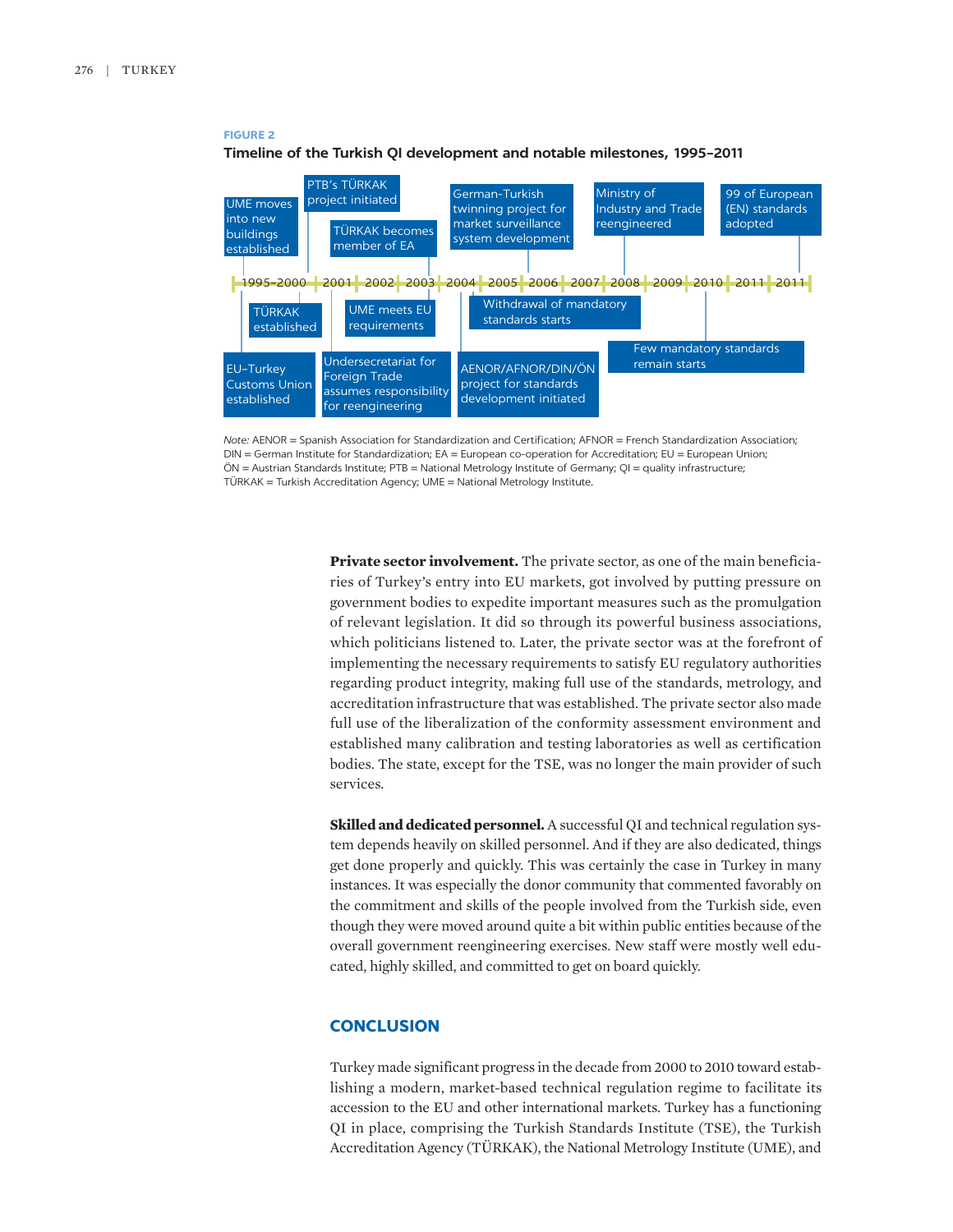a fair number of testing and calibration laboratories as well as certification and inspection entities. Quality awareness among Turkish firms seems to be improving, as shown by the increasing growth rate of quality certificates, although in absolute terms Turkey is still far from other relevant comparator countries. The country had replaced almost all national standards with EN and international standards, and had significantly reduced the number of mandatory standards. The recently created accreditation body, TÜRKAK, has been accepted to the EA Multilateral Agreement (EA-MLA) for quality management systems, testing, calibration, and inspection. The UME is well equipped, has highly qualified staff, and already offers the reliable measurement traceability essential for the proper functioning of the Turkish QI.

Notwithstanding this progress in the period up to 2010, policy and institutional changes were needed to further improve Turkey's QI and foster implementation of quality standards at the company level. Furthering international recognition of the main institutions of the QI would be crucial to remove remaining constraints faced by Turkish producers and exporters. The UME, for example, should participate in more international intercomparisons of measurements, and TÜRKAK should broaden its participation in the recently signed EA-MLA by applying to also become a signatory in the areas of product certification and environmental management systems certification (which TÜRKAK achieved after 2010). Revisiting legislation regulating the functioning of these institutions could clarify responsibilities, increase flexibility, and facilitate the adoption of more efficient and transparent practices with increased participation of the private sector. Finally, it would be important to increase requests for accreditation and certification by Turkish laboratories and companies, respectively.

## **NOTES**

- 1. The EU New Approach Directive for technical regulation (Council Directive 83/189/EEC of March 28, 1983) and Global Approach Directive for conformity assessment (Council Directive 90/683/EEC of December 13, 1990) have both been revised continuously and extensively over the years.
- 2. The *acquis communautaire* is the accumulated legislation, legal acts, and court decisions that constitute the body of EU law. The term is French—*acquis* meaning "that which has been acquired or obtained," and *communautaire* meaning "of the community."
- 3. Mirror committees are established as the national counterpart of either regional or international technical committees, and their objective is to develop a consolidated national position to be presented in the discussions at the regional or international level. They are also an important conduit for transferring knowledge to the national level, that is, to sensitize national stakeholders to the developments at the regional or international level at an early stage, thereby giving national stakeholders a chance to adapt more quickly.
- 4. Council Directive 98/34/EC of June 22, 1998.
- 5. The Metre Convention, an international treaty signed in 1875 that created the International Bureau of Weights and Measures (BIPM), established the metric system and addresses the base units of scientific metrology.
- 6. The Measuring Instruments Directive (Council Directive 2004/22/EC of March 31, 2004) set the implementation date for November 2006, with a 10-year transition period. National implementations of the new legislation started only thereafter.
- 7. The cross-frontier policies of ILAC and the IAF endeavor to limit competition between accreditation bodies that could be detrimental to the quality of accreditation (IAF 2016; ILAC 2012).
- 8. "Regulation (EC) No. 765/2008 of the European Parliament and of the Council of 9 July 2008, setting out the requirements for accreditation and market surveillance relating to the